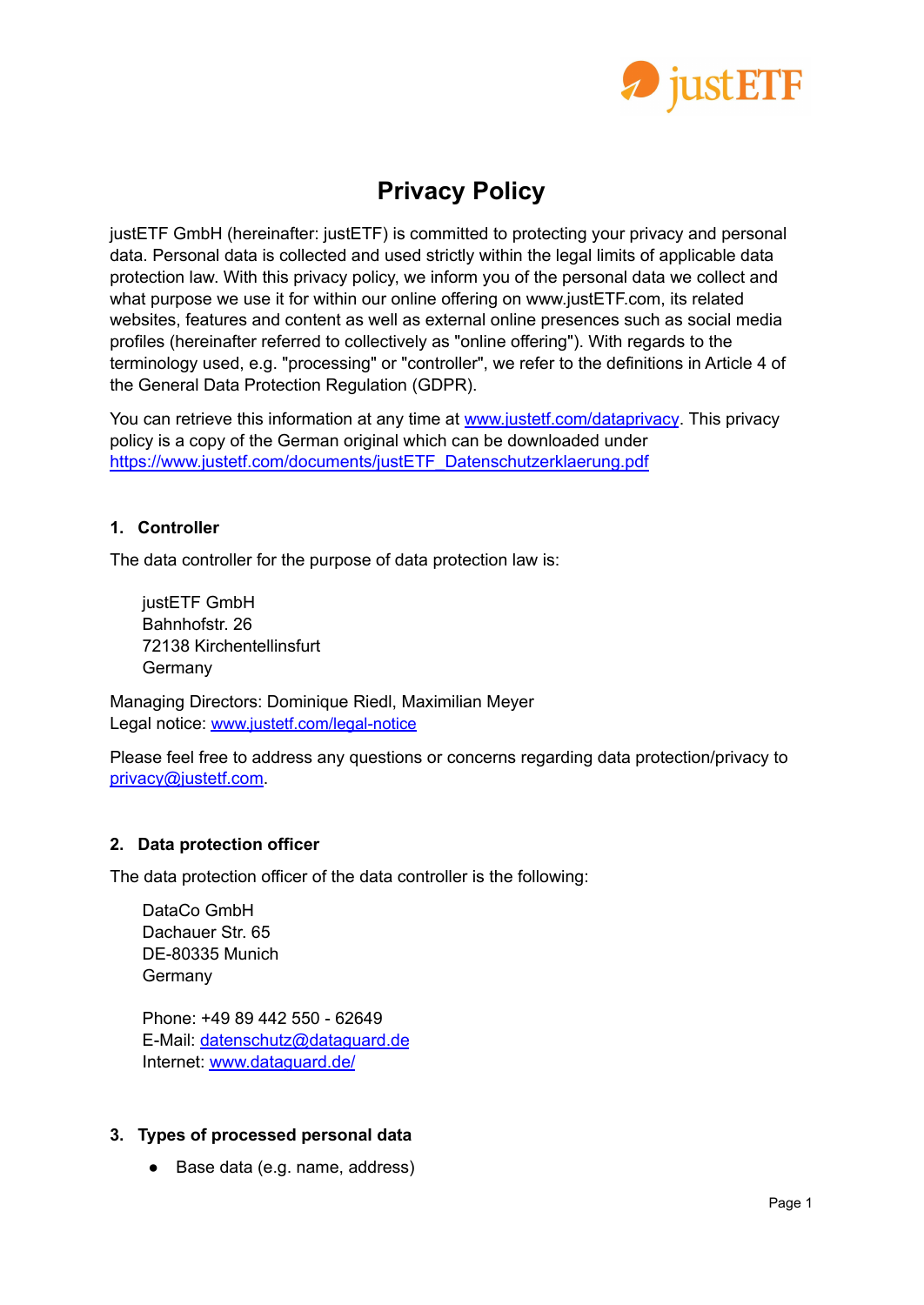

- Contact details (e.g. email, phone number)
- Content (e.g. text, photographs, videos)
- Usage data (e.g. referrer websites, interest in content, access times)
- Meta-/communication data (e.g. device information, IP address)

## **4. Business-related processing**

In addition, we process

- Contract data (e.g. contract objective, term, category status)
- Payment data (e.g. bank details, payment history)

from our customers, prospects and business partners for the purpose of providing contractual services, customer service and customer care, marketing, advertising and market research.

# **5. Category of data subject**

Visitors and users of the online offering (in the following we refer to the affected persons as "users").

## **6. Purpose of processing**

- Providing the online offering, its features and content
- Answering contact requests and communication with users
- Security measures
- Marketing purposes

# **7. Definitions used in this data privacy**

"Personal data" means any information relating to an identified or identifiable natural person ("data subject"); an identifiable natural person is one who can be identified, directly or indirectly, in particular by reference to an identifier such as a name, an identification number, location data, an online identifier or to one or more factors specific to the physical, physiological, genetic, mental, economic, cultural or social identity of that natural person.

"Processing" means any operation or set of operations which is performed on personal data or on sets of personal data, whether or not by automated means, such as collection, recording, organisation, structuring, storage, adaptation or alteration, retrieval, consultation, use, disclosure by transmission, dissemination or otherwise making available, alignment or combination, restriction, erasure or destruction.

"Pseudonymisation" means the processing of personal data in such a manner that the personal data can no longer be attributed to a specific data subject without the use of additional information, provided that such additional information is kept separately and is subject to technical and organisational measures to ensure that the personal data are not attributed to an identified or identifiable natural person.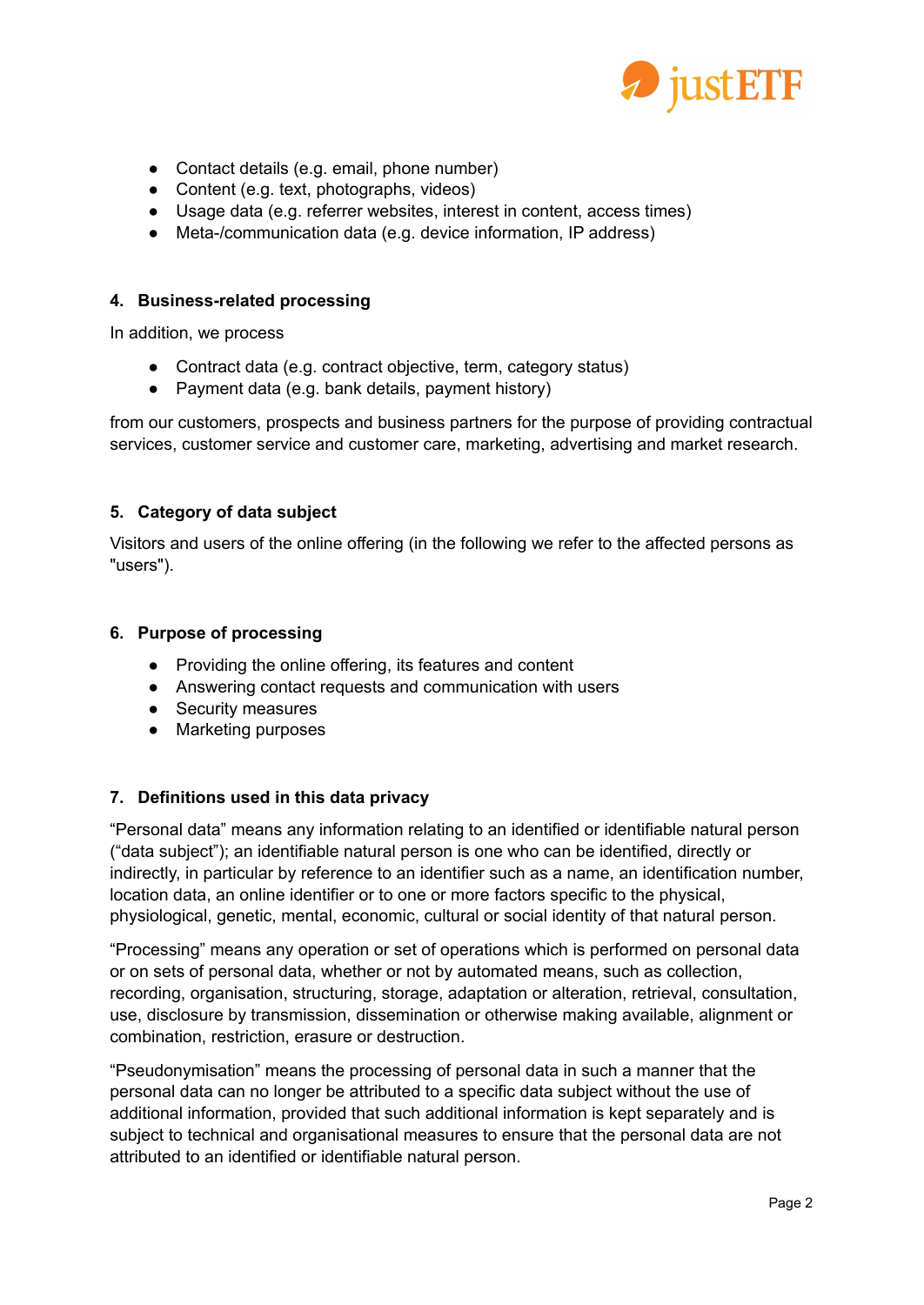

"Profiling" means any form of automated processing of personal data consisting of the use of personal data to evaluate certain personal aspects relating to a natural person, in particular to analyse or predict aspects concerning that natural person's performance at work, economic situation, health, personal preferences, interests, reliability, behaviour, location or movements.

"Controller" means the natural or legal person, public authority, agency or other bodies which, alone or jointly with others, determines the purposes and means of the processing of personal data.

"Processor" means a natural or legal person, public authority, agency or other bodies which processes personal data on behalf of the controller.

# **8. Relevant legal bases**

In accordance with Art. 13 GDPR, we inform you about the legal basis of our data processing. Unless the legal basis in the data protection declaration is mentioned, the following applies: The legal basis for obtaining consent is Article 6 (1) lit. a and Art. 7 GDPR, the legal basis for the processing for delivering our services and the execution of contractual obligations as well as the response to inquiries is Art. 6 (1) lit. b GDPR, the legal basis for processing in order to fulfil our legal obligations is Art. 6 (1) lit. c GDPR, and the legal basis for processing in order to safeguard our legitimate interests is Article 6 (1) lit. f GDPR. In the event that vital interests of the data subject or another natural person require the processing of personal data, Art. 6 (1) lit. d GDPR applies as a legal basis.

# **9. Organisational and technical measures to protect your data**

We take appropriate organisational and technical measures in accordance with Art. 32 GDPR, taking into account the current state of technology, the implementation costs and the nature, scope, circumstances and purposes of the processing as well as the different likelihood and severity of the risk to the rights and freedoms of natural persons to ensure a level of protection appropriate to the risk.

Measures include, in particular, ensuring the confidentiality, integrity and availability of data by controlling physical access to the data, as well as their access, input, disclosure, availability and separation. We have also set up procedures to ensure data subject rights, data deletion and data vulnerability. Furthermore, we consider the protection of personal data already in the development, or selection of hardware, software and procedures, according to the principle of data protection through technology design and privacy-friendly default settings (Art. 25 GDPR).

# **10. Collaboration with processors and third parties**

If, in the context of our processing, we disclose data to other persons and companies (contract processors or third parties), transmit them to them or otherwise grant access to the data, this will only be done on the basis of a legal permission, you have consented to it, a legal obligation requires it or based on our legitimate interests.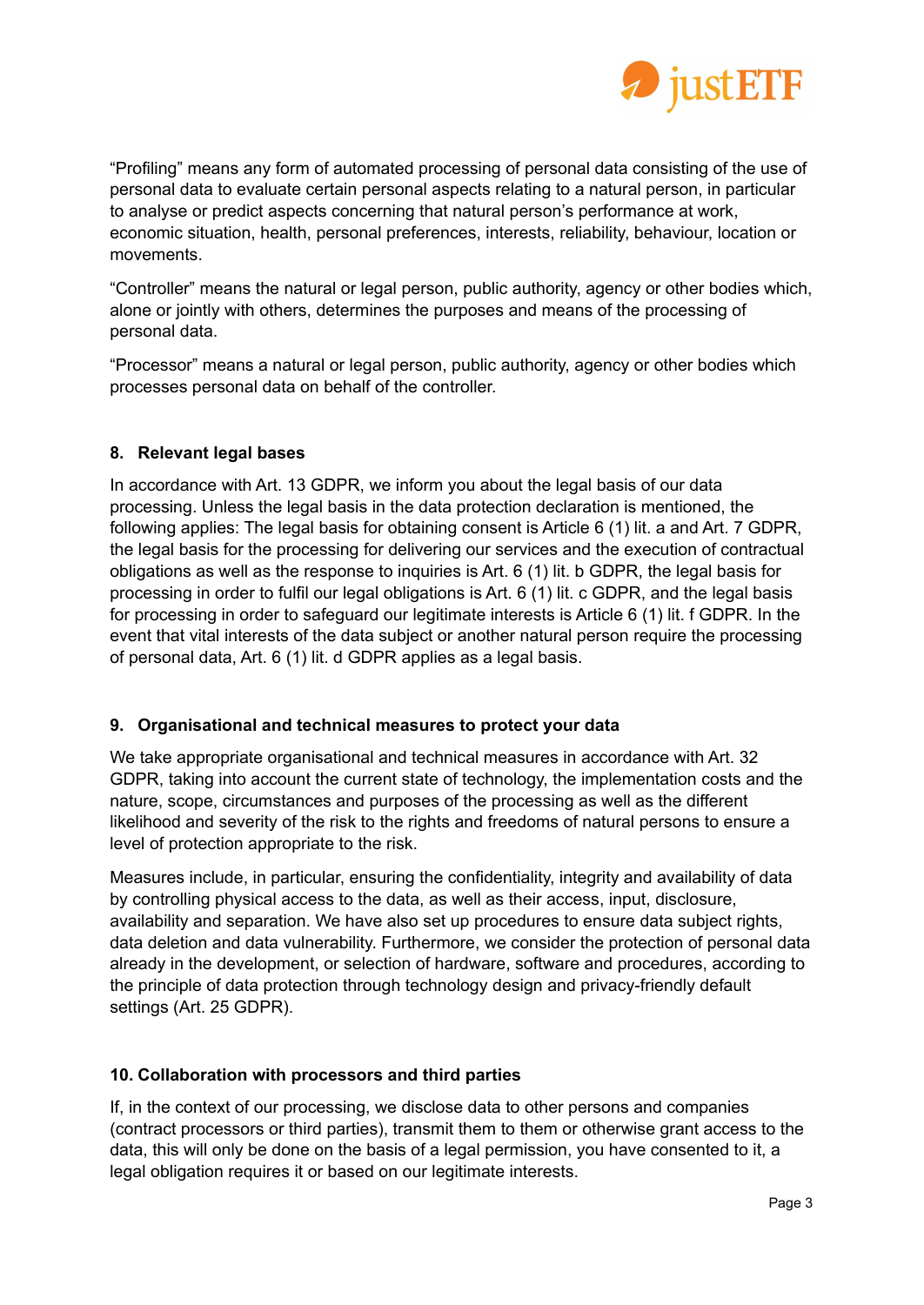

If we commission third parties to process data on the basis of a so-called "data processing contract", this is done on the basis of Art. 28 GDPR.

## **11. Transfers to third countries**

If we process data in a third country (i.e. outside the European Union (EU) or the European Economic Area (EEA)) or in the context of the use of third-party services or disclosure or transmission of data to third parties, this will only be done if it is to fulfil our (pre) contractual obligations, on the basis of your consent, on the basis of a legal obligation or on the basis of our legitimate interests. Subject to legal or contractual permissions, we process or have the data processed in a third country only in the presence of the special conditions of Art. 44 et seq. GDPR. That the processing is e.g. on the basis of specific guarantees, such as the officially recognised level of data protection (e.g. for the US through the Privacy Shield) or compliance with officially recognised special contractual obligations (so-called "standard contractual clauses").

## **12. Your rights in relation to personal data and how to exercise them**

#### Right of access to personal data

You have the right, at any time upon request, to obtain information from us about your personal data in the scope of Art. 15 GDPR. For this, you can submit a request to privacy@justetf.com or to the address given above.

#### Right to rectification

You have the right to request immediate correction of your personal data if it is incorrect. For this, please contact the contact address listed above or make changes yourself under the menu item "Settings".

Of course, you have the right to request information about the data stored by justETF on your person. You also have the right to correct incorrect data, blockage and deletion. Please contact us at *[privacy@justetf.com](mailto:privacy@justetf.com)* or by mail to the above-mentioned contact.

#### Right to erasure ('right to be forgotten')

You have the right to demand the deletion of your personal data under the conditions described in Art. 17 GDPR. In particular, those conditions provide for a right of erasure if the personal data are no longer necessary for the purposes for which they were collected or otherwise processed and in cases of unlawful processing, opposition or extinction under Union law or the law of the Member State to which we are subject. For the period of data storage, see also point "Change of purpose" of this privacy policy. To assert your right, please contact the above-mentioned contact.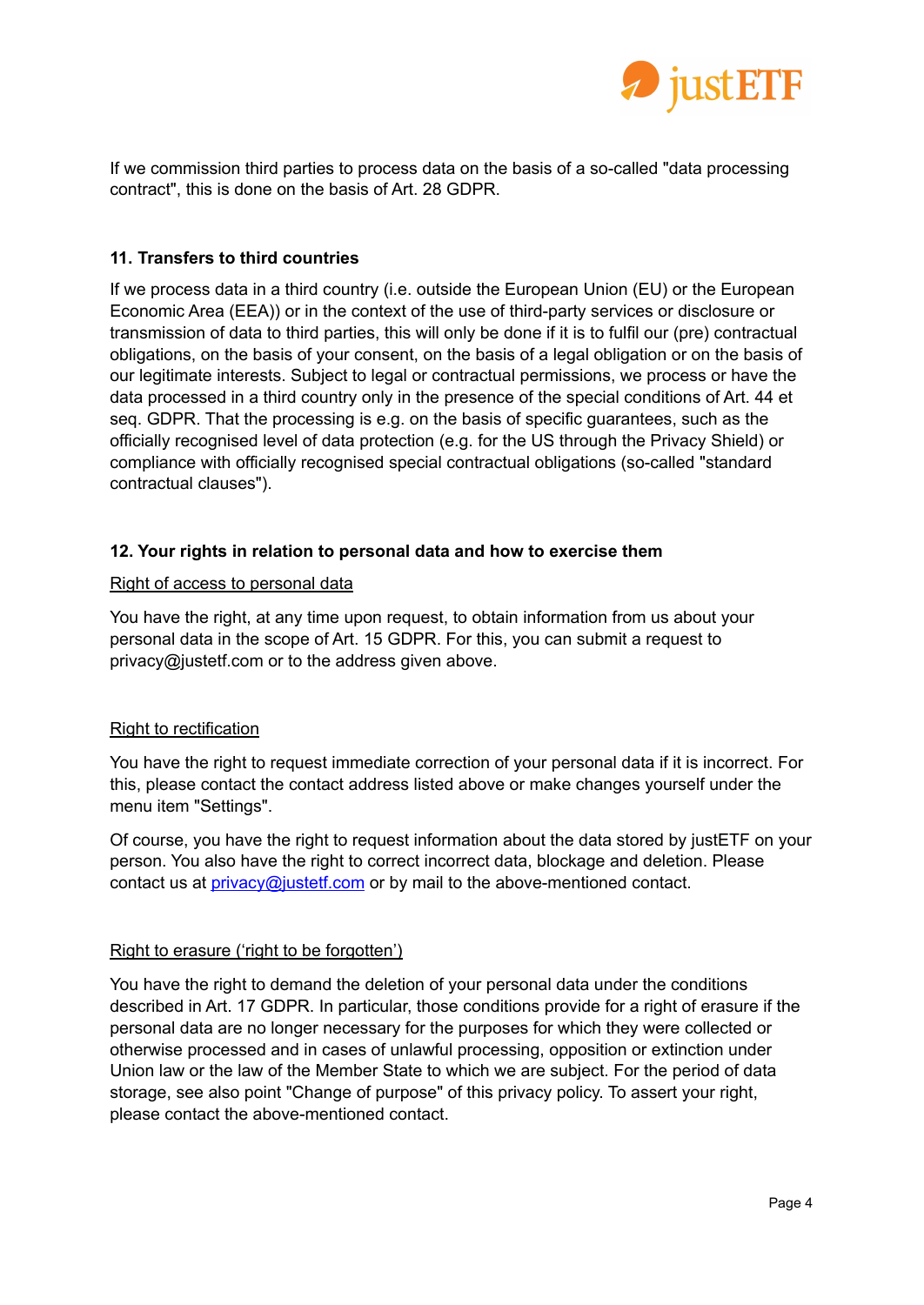

## Right to restriction of processing

You have the right to demand that we restrict processing in accordance with Art. 18 GDPR. This right exists in particular if the accuracy of the personal data between the user and us is controversial, for the period of time required to verify correctness and in the event that the user requires limited processing in the case of an existing right of deletion instead of deletion; and in the event that the data is no longer required for the purposes we are pursuing, but the user is required to assert, exercise or defend legal claims, and if the successful exercise of an objection between us and the user is still controversial. To assert your right, please contact the above-mentioned contact.

## Right to data portability

You have the right to receive from us the personal data relating to you which you have provided to us in a structured, common, machine-readable format in accordance with Art. 20 GDPR. To assert your right, please contact the above-mentioned contact.

## Right of appeal

You also have the right to lodge a complaint with the relevant supervisory authority for complaints.

#### Right to withdraw

You have the right to withdraw your consent at any time in accordance with. Art. 7 (3) GDPR with effect for the future.

#### Right to object

You have the right to object against the processing of your personal data on the basis of Art. 21 GDPR at any time, for reasons arising out of your particular situation. This is especially true for personal data processed according to Art. 6 para. 1 lit. e or f GDPR. We will cease the processing of your personal information unless we can establish compelling legitimate grounds for processing that outweigh your interests, rights and freedoms, or the processing is for the purpose of enforcing, pursuing or defending legal claims.

# **13. Cookies and right to object for direct marketing purposes**

"Cookies" are small files that are stored on users' computers. Different information can be stored within the cookies. A cookie is primarily used to store the information about a user (or the device on which the cookie is stored) during or after his visit to an online offer. Temporary cookies, or "session cookies" or "transient cookies", are cookies that are deleted after a user leaves an online service and closes his browser. In such a cookie, e.g. the contents of a shopping cart in an online shop or a login status are saved. The term "permanent" or "persistent" refers to cookies that remain stored even after the browser has been closed.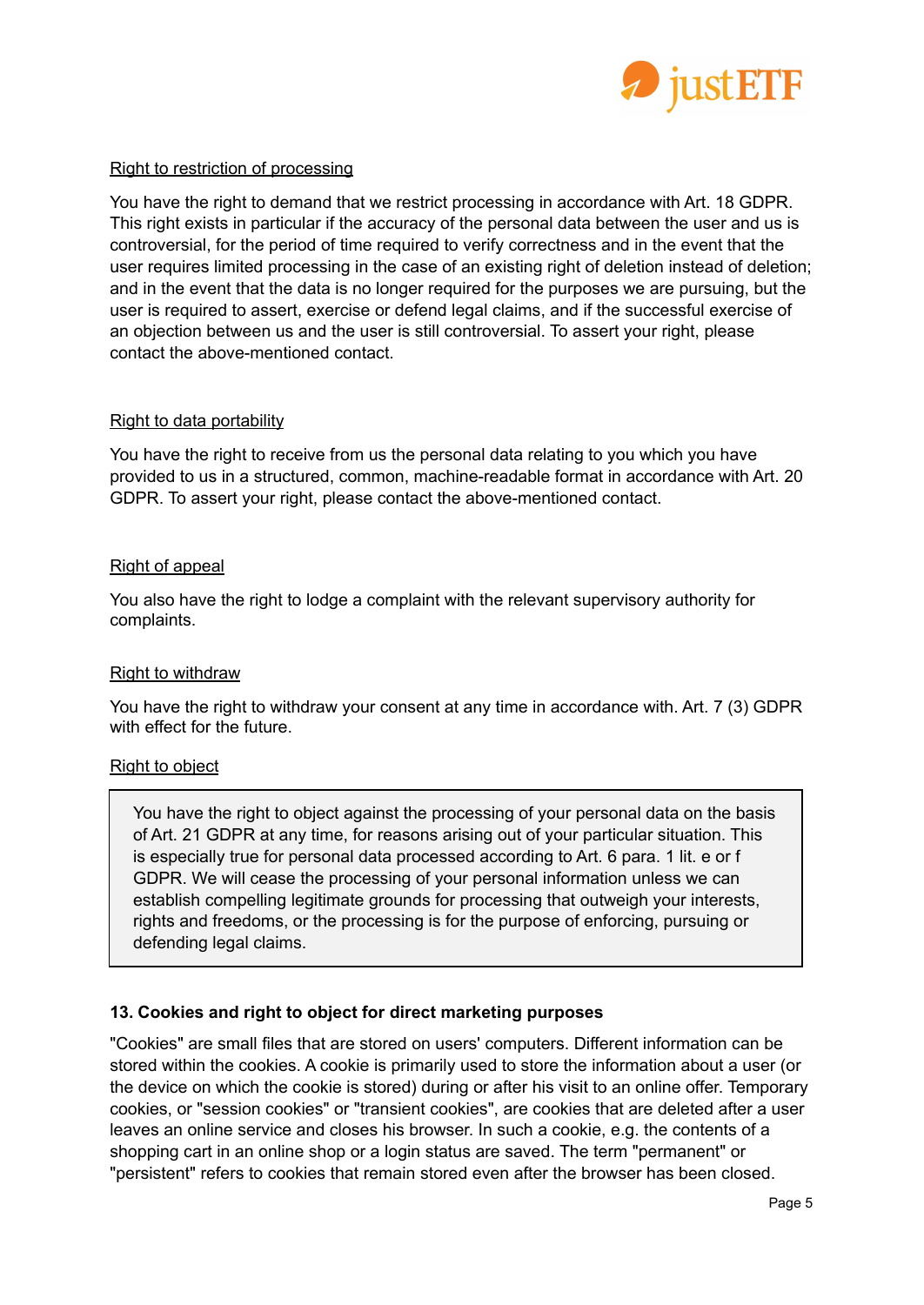

Thus, e.g. the login status will be saved if users visit it after several days. Likewise, in such a cookie the interests of the users can be stored, which are used for measurement of reach or marketing purposes. A "third-party cookie" refers to cookies that are offered by providers other than the person responsible for providing the online offer (otherwise, if only their cookies are called "first-party cookies").

We can use temporary and permanent cookies and clarify this in the context of our privacy policy.

If you do not want cookies stored on your computer, you will be asked to disable the corresponding option in the system settings of your browser. Saved cookies can be deleted in the system settings of the browser. The exclusion of cookies can lead to functional restrictions of our online offering.

A general objection to the use of cookies used for online marketing purposes can be done with a variety of services, especially in the case of tracking, via the US website <https://www.aboutads.info/choices/> or the EU site <https://www.youronlinechoices.com/>. The same result can be achieved by switching cookies off in the settings of the browser. Again, the exclusion of cookies can lead to functional restrictions of our online offering.

# **14. Automatic collection of personal data**

When you access our websites, your browser automatically transmits certain data for technical reasons. The following data are stored separately from any other data you may transmit to us:

- Date and time of access
- Browser type and version
- Operating system
- URL of website visited prior to ours (referrer website)
- Amount of sent data

These data are stored for purely technical reasons and are never associated with any particular individual.

# **15. Registration and user account**

Users can create a user account. As part of the registration, the required mandatory information is communicated to the users and based on Art. 6 para. 1 lit. b GDPR processed for purposes of providing the user account. The processed data includes, in particular, the login information (name, password, country of origin, investor type and an email address). The data entered during registration will be used for the purpose of using the user account and its purpose.

Users will be informed via email about relevant information regarding their user account, e.g. technical changes, portfolio reports and portfolio alert notifications.

If users have terminated their user account, their data will be deleted with respect to the user account, subject to a statutory retention requirement. It is the responsibility of the users to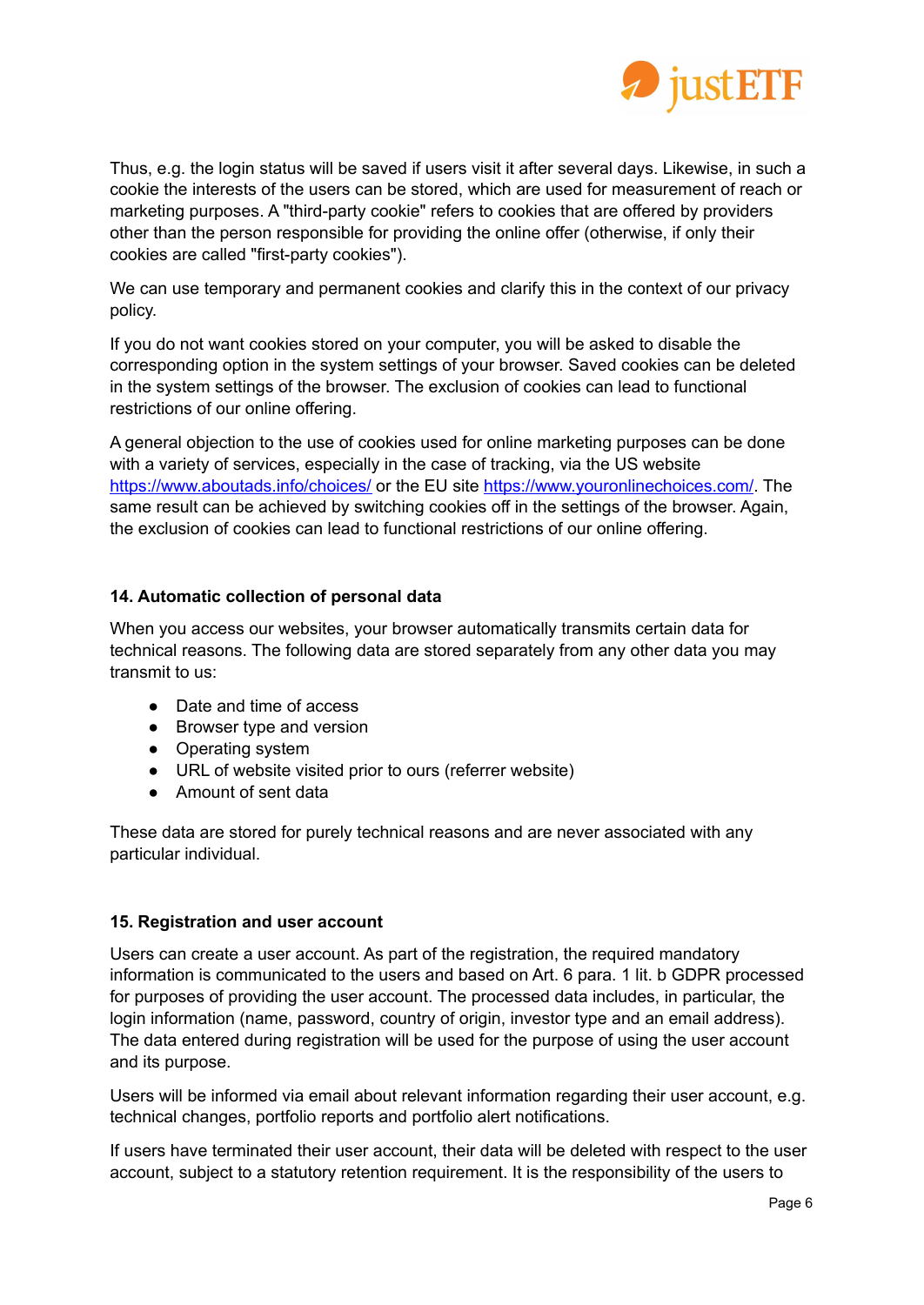

secure their data upon termination before the end of the contract. We are entitled to irretrievably delete all user data stored during the term of the contract.

## Portfolio data

In addition, you may voluntarily enter virtual portfolio transaction data (collectively referred to as "portfolio data") and a bank name in your user account. We collect this data in order to provide you with the corresponding functions of our portfolio management on justETF, Art. 6 (1) lit. b GDPR.

You are not required to provide the above voluntary information. Without this data, however, we will not be able to provide you with the appropriate features of our portfolio management.

The portfolio data you enter will never be disclosed to third parties or otherwise disclosed. They are only used to produce fully anonymous statistics.

## **16. Order processing of paid subscriptions**

We process the data of our customers during the ordering process of paid subscriptions in our online shop to enable them to select and order the selected products and services as well as pay for them and use them.

The processed data includes base data, contact details, communication data, contract data, payment data and persons affected by the processing belong to our customers, prospects and other business partners. The processing is for the purpose of providing contractual services in the context of the operation of an online shop, billing, provision and customer service.

Processing is based on Art. 6 (1) lit. b (execution of order transactions) and c (legally required archiving) GDPR. The information marked as required for the establishment and fulfilment of the contract is required. We disclose the data to third parties only in the context of the provision, payment or within the framework of the legal permissions and obligations to legal advisers and authorities.

The deletion takes place after the expiry of legal warranty and comparable obligations, the necessity of keeping the data is checked every three years; in the case of legal archiving obligations, the deletion takes place after its expiration (end of commercial law (6 years) and tax law (10 years) retention obligation).

# **17. External payment service provider**

All payments are processed via the following external payment service providers:

# **Payone**

PAYONE GmbH, Lyoner Strasse 9, 60528 Frankfurt/Main, Germany; website: [https://www.payone.com](https://www.payone.com/DE-de/); data privacy policy: <https://www.payone.com/datenschutz/>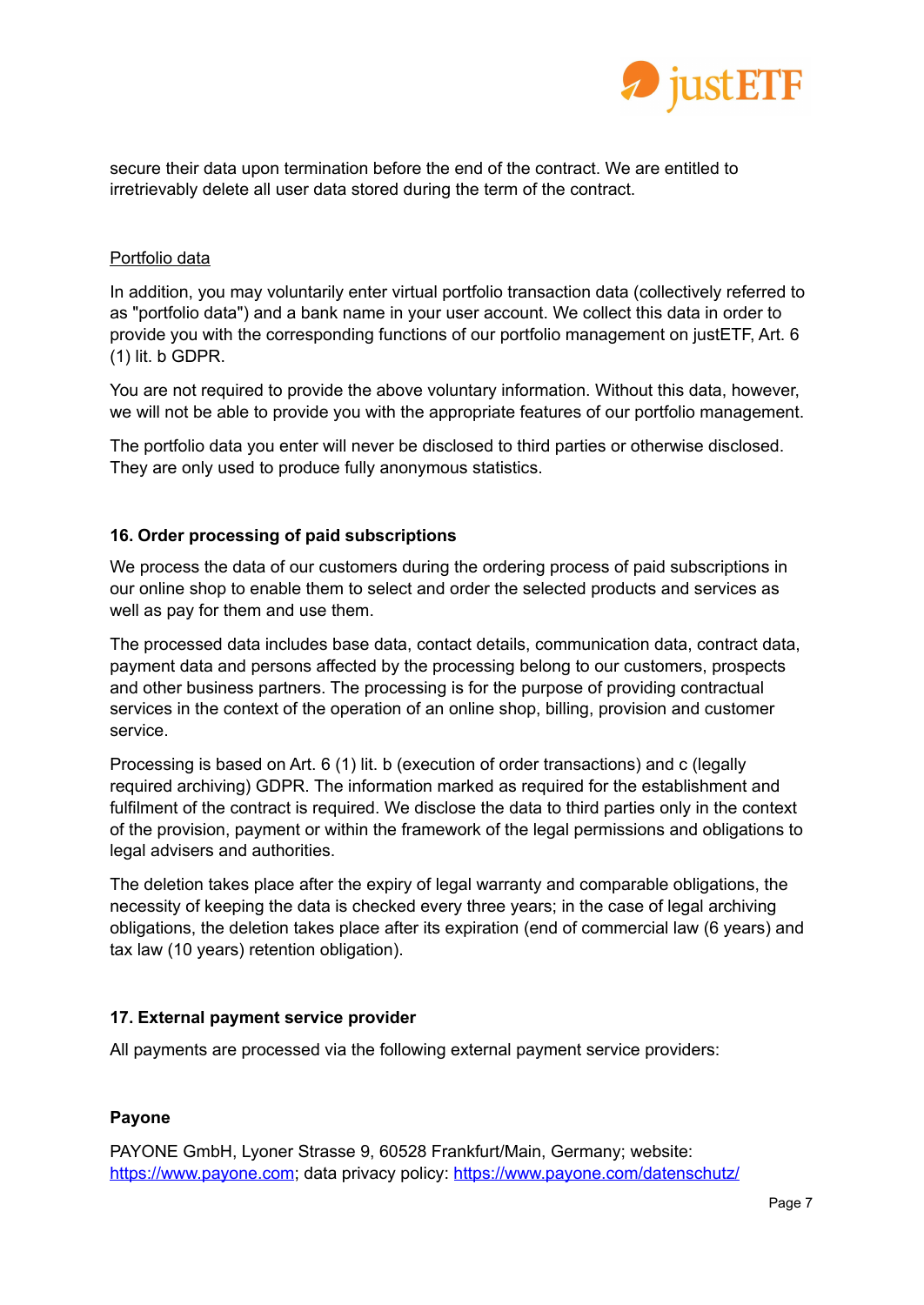

# **Stripe**

Stripe, Inc., 510 Townsend Street, San Francisco, CA 94103, USA; website: [https://stripe.com/gb;](https://stripe.com/gb) data privacy policy: <https://stripe.com/gb/privacy>

Your information communicated during the ordering process in addition to the information about your order is processed pursuant to Art. 6 (1) lit. b GDPR (contract fulfilment and pre-contractual inquiries) and Art. 6 (1) lit. f GDPR (legitimate interest). The transfer of your data is exclusively for the purpose of payment processing, subscription management as well as customer service and only insofar as it is necessary for this purpose.

Amongst the data processed by the payment service providers are base data, e.g. the name and the address, bank data, such as account numbers or credit card numbers, contractual data, such as product or subscription period, usage data or communication/metadata. The information is required to complete the transactions. Credit card-related information is only stored and processed by the payment service provider.

# **18. Administration, financial accounting, office organisation, contact management**

We process data in the context of administrative tasks and organisation of our business, financial accounting and compliance with legal obligations, such as archiving. In doing so, we process the same data that we process in the course of rendering our contractual services. The processing principles are Art. 6 (1) lit. c. GDPR, Art. 6 (1) lit. f. GDPR. The processing affects customers, prospects, business partners and website visitors. The purpose and interest in processing lie in administration, financial accounting, office organisation, data archiving, that is, tasks that serve to maintain our business, perform our duties and provide our services. The deletion of the data in terms of contractual performance and contractual communication corresponds to the information provided in these processing activities.

We disclose or transmit data to the financial administration, consultants, such as tax accountants or auditors, and other fee agents and payment service providers.

Furthermore, based on our business interests, we store information about suppliers, promoters and other business partners, e.g. for later contact. We generally store this majority of company-related data permanently.

# **19. Business analysis and market research**

In order to operate our business economically, to recognise market trends, wishes of the contractors and users, we analyse the data available to us for business transactions, contracts, inquiries, etc. We process base data, contact details, communication data, contract data, payment data, usage data, metadata based on the nature of Art. 6 (1) lit. f GDPR, whereby the data subjects include contractual partners, interested parties, customers, visitors and users of our online offer.

The analyses are carried out for the purpose of business analysis, marketing and market research. In doing so, we can take advantage of profiles of registered users with information, e.g. take into account their services. The analyses serve us to increase the user-friendliness,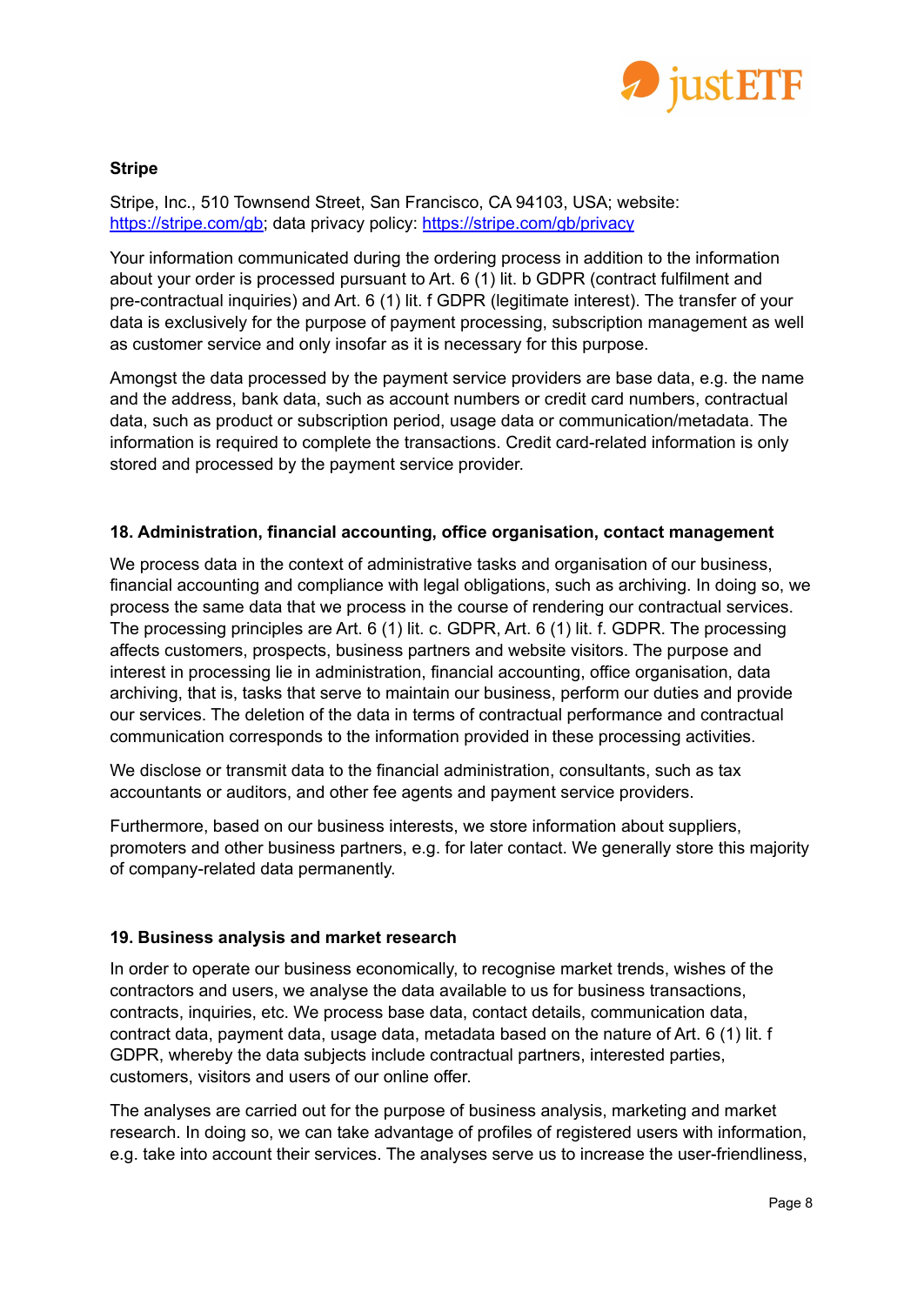

the optimisation of our offer and business economics. The analyses are for us alone and will not be disclosed externally unless they are anonymous, aggregated value reports.

If these analyses or profiles are personal, they will be deleted or anonymised upon termination of the users, otherwise after two years from the conclusion of the contract. Incidentally, the overall business analyses and general trend projections are created anonymously if possible.

# **20. Hosting and email sending**

The hosting services we use are designed to provide the following services: infrastructure and platform services, computing capacity, storage and database services, e-mailing, security and technical maintenance services we use to operate this online offering.

Here we, or our hosting provider, process base data, contact details, content data, contract data, usage data, meta and communication data of customers, interested parties and visitors to this online offering on the basis of our legitimate interests to provide an efficient and secure online offer acc. Art. 6 (1) lit. f GDPR in combination with Art. 28 GDPR (conclusion of data processing contract).

Hosting providers we use include:

Amazon Web Services, Inc., 410 Terry Avenue North, Seattle WA 98109, USA Amazon is certified under the Privacy Shield Agreement, which provides a guarantee to comply with European privacy legislation:

<https://www.privacyshield.gov/participant?id=a2zt0000000TOWQAA4&status=Active>

Google LLC, 1600 Amphitheatre Parkway, Mountain View, CA 94043, USA Google is certified under the Privacy Shield Agreement, which provides a guarantee to comply with European privacy legislation:

<https://www.privacyshield.gov/participant?id=a2zt000000001L5AAI&status=Active>

#### **21. Newsletter**

With the following information, we inform you about the content of our newsletter as well as the registration, sending and statistical evaluation procedures as well as your right of objection. By subscribing to our newsletter, you agree to the receipt and the procedures described.

**Content of the newsletter**: We send newsletters, emails and other electronic notifications with advertising information (hereinafter "newsletter") only with the consent of the recipient or legal permission. Insofar as the content of a newsletter is concretely described, they are authoritative for the consent of the users. Among others, our newsletter contains information about our services and us.

**Double opt-in and logging**: Registration for our newsletter is done in a so-called double-opt-in procedure. You receive an email asking you to confirm your registration after you registered (e.g. at www.justetf.com/newsletter). This confirmation is necessary so that nobody can register with external email addresses. The registration for the newsletter will be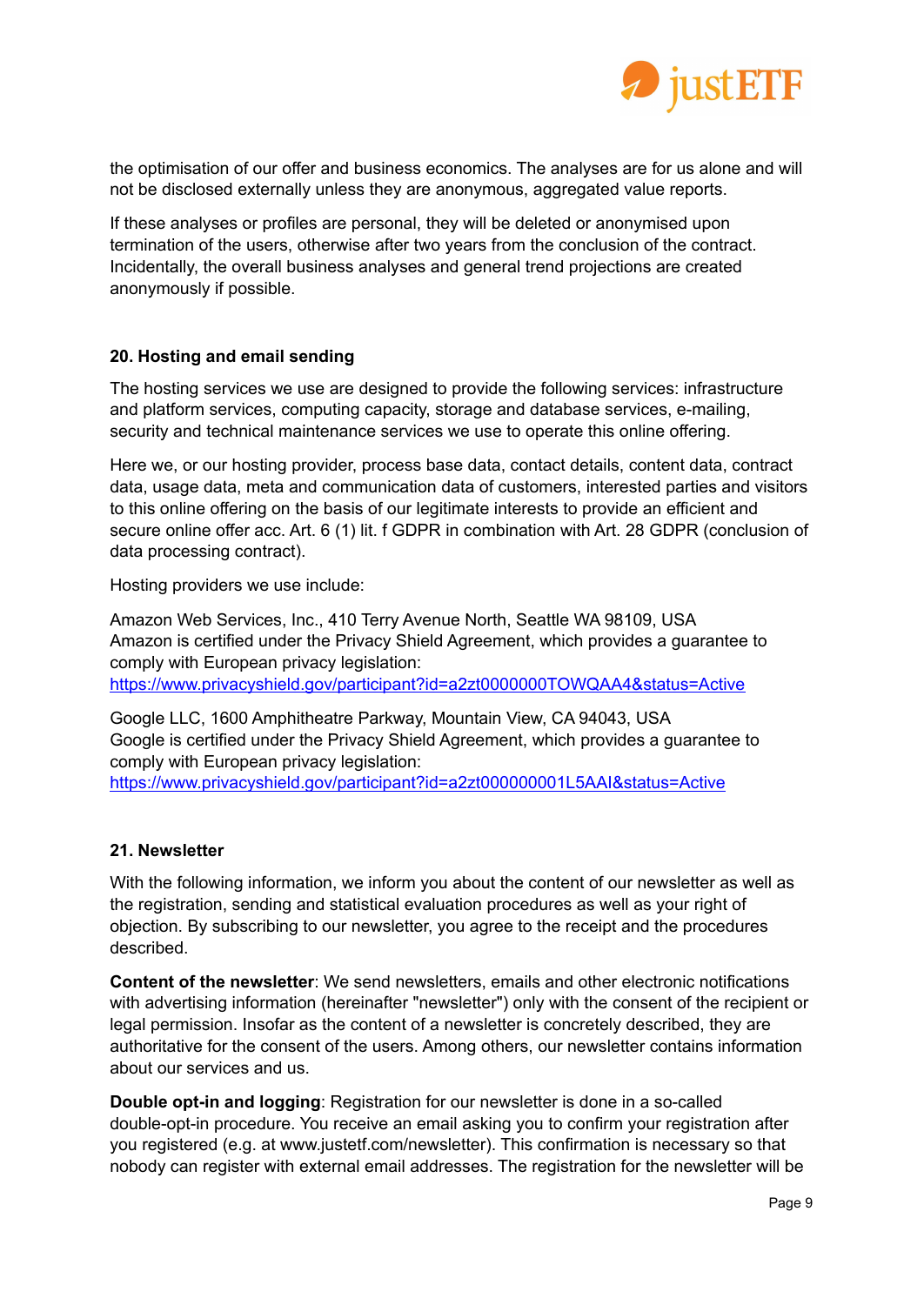

logged in order to prove the registration process according to the legal requirements. This includes saving the registration and confirmation times. Likewise, changes to your data stored with the newsletter service provider will be logged.

**Sign-up credentials**: To sign up for the newsletter, it is sufficient to provide your email address. Optionally, we ask you to give a surname and first name for a personal salutation.

The sending of the newsletter and the associated performance measurement are based on the consent of the recipients acc. Art. 6 (1) lit. a, Art. 7 GDPR in combination with Art. 7 (2) No. 3 UWG (German law against unfair competition) or if consent is not required, based on our legitimate interests in the direct marketing acc. Art. 6 (1) lt. f GDPR in combination with Art. 7 (3) UWG (German law against unfair competition).

The logging of the registration process is based on our legitimate interests in accordance with Art. 6 (1) lit. f GDPR. Our interest lies in the use of a user-friendly and secure newsletter system, which serves both our business interests and the expectations of the users and also allows us to prove our consent.

**Termination / Revocation**: You can terminate the receipt of our newsletter at any time, i.e. revoke your consent. A link to cancel the newsletter can be found at the end of each newsletter. We may save the email addresses for up to three years on the basis of our legitimate interests before we delete them in order to provide evidence of prior consent. The processing of this data is limited to the purpose of a possible defence against claims. An individual request for cancellation is possible at any time, provided that at the same time the former existence of consent is confirmed.

The newsletter is sent by the newsletter service provider CleverReach GmbH & Co. KG, Mühlenstr. 43, 26180 Rastede, Germany. The privacy policy of the shipping service provider can be viewed here: [https://www.cleverreach.com/de/datenschutz/.](https://www.cleverreach.com/de/datenschutz/) The newsletter service provider is used based on our legitimate interests acc. Art. 6 (1) lit. f GDPR and a contract processing agreement acc. Art. 28 (3) sentence 1 GDPR.

The newsletter service provider may use the data of the recipients in pseudonymous form, i.e. without assignment to a user, to optimise or improve their own services, e.g. for the technical optimisation of sending and the presentation of newsletters or for statistical purposes. However, the shipping service provider does not use the data of our newsletter recipients to address them themselves or to pass the data on to third parties.

The newsletters contain a so-called "web beacon", i.e. a pixel-sized file that is retrieved from our server when opening the newsletter or from the server of the newsletter service provider. This request will collect technical information, such as information about the browser and your system, as well as your IP address and time of retrieval.

This information is used to improve the technical performance of services based on technical data or audience and their reading habits, based on their locations (which can be determined using the IP address) or access times. Statistical surveys also include determining if the newsletters are opened, when they will be opened, and which links will be clicked. For technical reasons, this information can be assigned to the individual newsletter recipients. However, it is neither our goal nor that of the newsletter service provider to observe individual users. The evaluations serve us much more to recognise the reading habits of our users and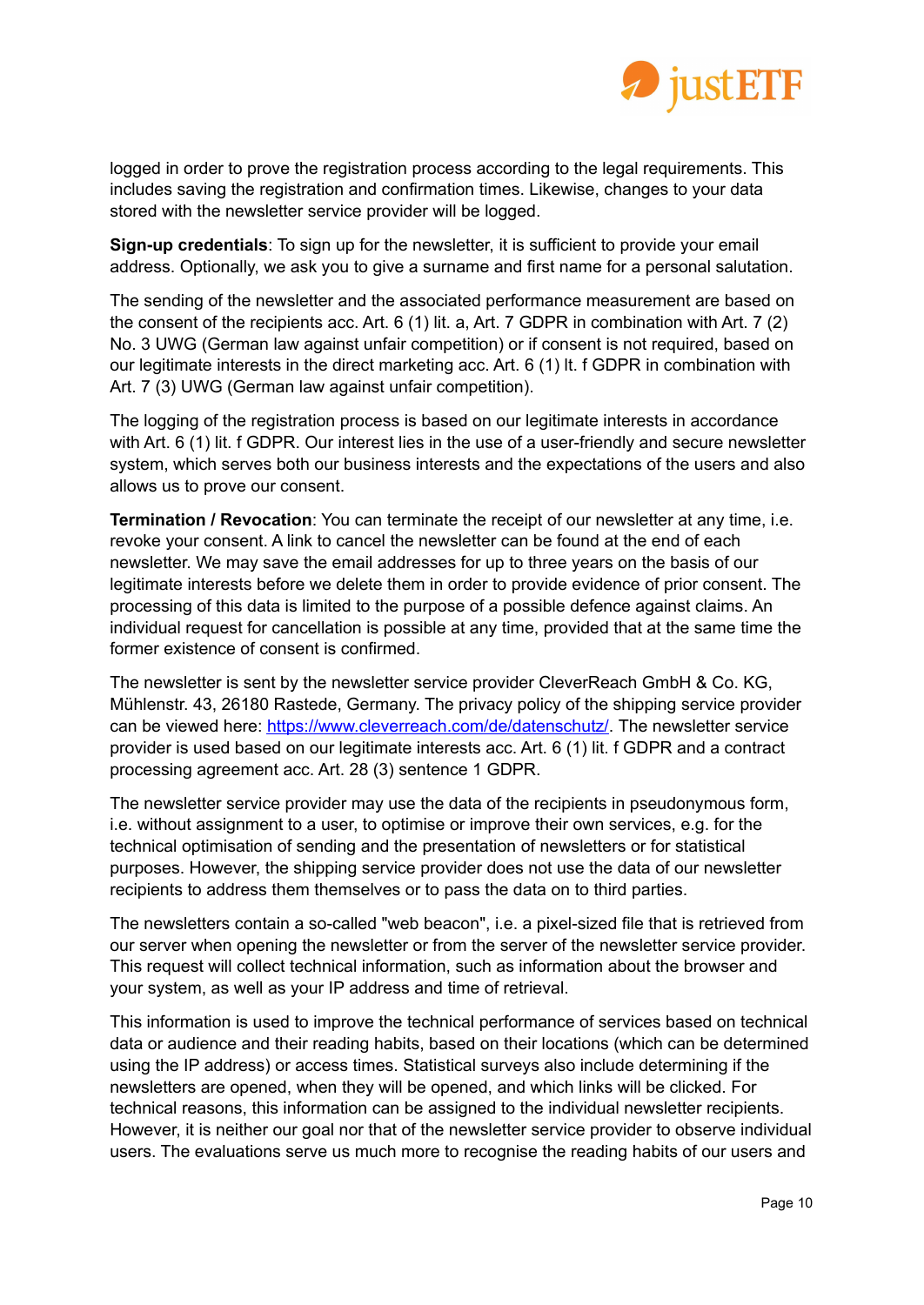

to adapt our content to them or to send different content according to the interests of our users.

A separate revocation of the performance measurement is unfortunately not possible, in this case, the entire newsletter subscription must be terminated.

# **22. Contact form and other forms of getting in touch with us**

When you contact us (for example, by contact form, email, telephone or via social media), we will process the contact request based on the received data in accordance with. Art. 6 (1) lit. f GDPR. User information can be stored in a customer relationship management system ("CRM System") or comparable software.

We delete the requests if they are no longer required. We check the necessity every six months; furthermore, the legal archiving obligations apply.

## **23. Participation in affiliate programs**

Within our online offer, we rely on our legitimate interests (i.e., interest in the analysis, optimisation and economic operation of our online offering) acc. Art. 6 (1) lit. f GDPR industry-standard tracking measures, as far as these are necessary for the operation of the affiliate system. Below we give clarification about the technical background.

The services offered by our contractual partners can also be advertised and linked to other websites (so-called affiliate links or after-buy systems, if, for example, links or services of third parties are offered after conclusion of a contract). The operators of the respective websites receive a commission if users follow the affiliate links and then take advantage of the offers.

In summary, our online offering requires us to be able to keep track of whether users who are interested in products/services advertised in our online offering through affiliate links. For this, the affiliate links are supplemented by certain values that are part of the link or set otherwise, e.g. in a cookie. The values include in particular the source website (referrer), time, an online identifier of the operator of the website on which the affiliate link was located, an online identifier of the respective offer, an online identifier of the user, as well as tracking specific values such as ad ID, affiliate ID, and categorisations.

The user IDs used by us are pseudonymous values. The identifiers themselves do not contain personal data such as names or email addresses. They only help us determine whether the same user who clicked on an affiliate link or was interested in an offer through our online offer, has signed a contract with a contractual partner. However, the online identification is personal in so far as the partner company as well as we possess other user data in combination with it. Only then can the partner company tell us whether the user has taken advantage of the offer.

Among the affiliate systems we use are: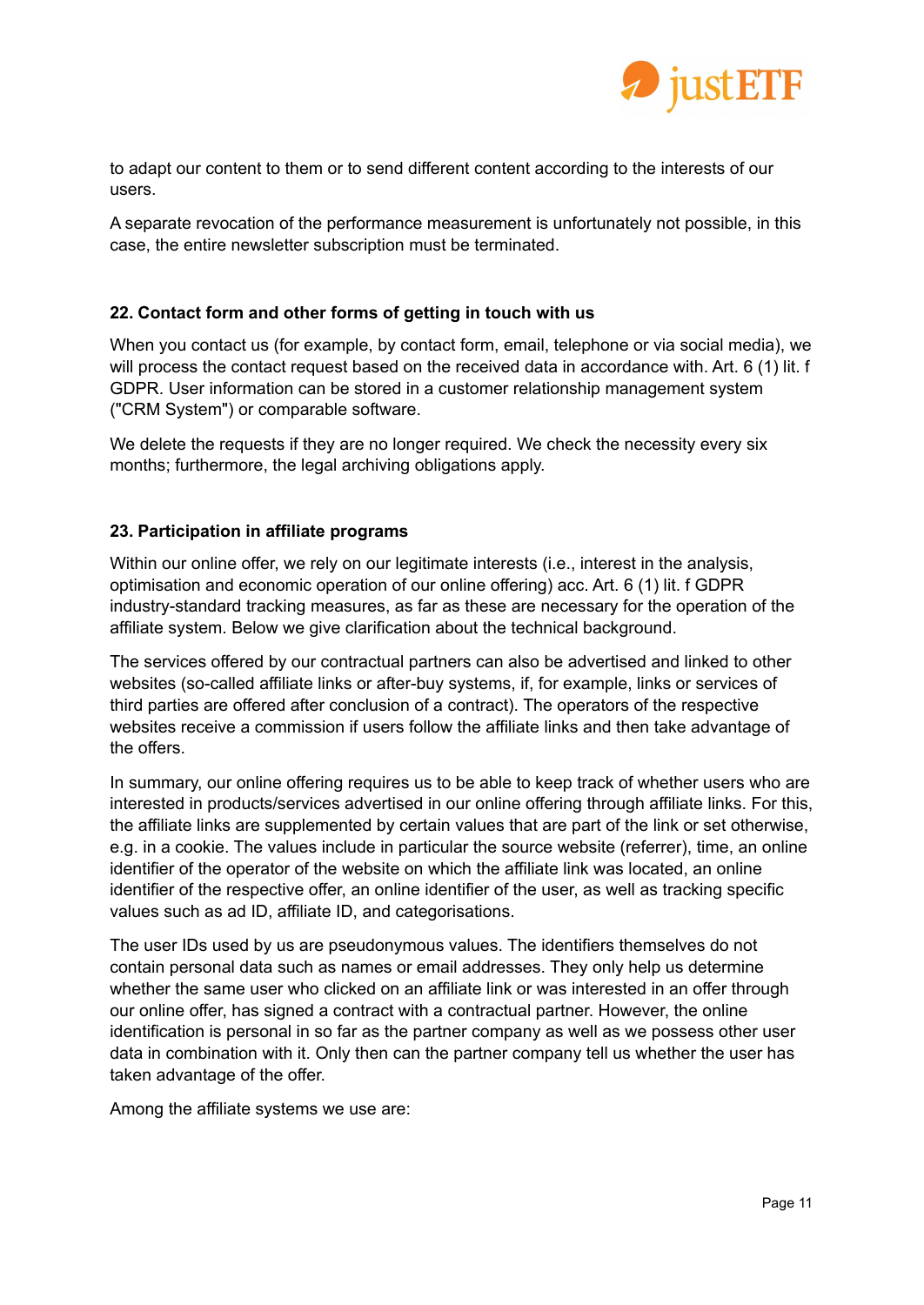

## Amazon affiliate program

On the basis of our legitimate interests (i.e. interest in the economic operation of our online offer within the meaning of Art. 6 (1) lit. f GDPR), we are participants in the Amazon EU Affiliate Program, which was designed to provide a medium for websites by means of which the placement of advertisements and links to Amazon.de advertising fee refund can be earned (so-called affiliate system). As an Amazon partner, we earn on qualified purchases.

Amazon uses cookies to track the origin of orders. Among other things, Amazon may recognise that you have clicked the affiliate link on our site and subsequently purchased a product from Amazon.

For more information about Amazon's data usage and opt-out options, please read the company's privacy policy:

[https://www.amazon.com/gp/help/customer/display.html?nodeId=201909010.](https://www.amazon.com/gp/help/customer/display.html?nodeId=201909010)

Note: Amazon and the Amazon logo are trademarks of Amazon.com, Inc. or one of its affiliates.

# AWIN affiliate program (including former Affilinet affiliate program)

We are on the basis of our legitimate interests (i.e. interest in the economic operation of our online offer within the meaning of Art. 6 (1) lit. f GDPR) participants of the affiliate program of AWIN AG, Eichhornstraße 3, 10785 Berlin, Germany, to provide a medium was designed for websites that earn advertising costs by placing advertisements and links to AWIN (so-called affiliate system).

AWIN uses cookies in order to understand the origin of the contract. Among other things, AWIN can recognise that you have clicked on the partner link on this website and subsequently concluded a contract with or through AWIN.

For more information on AWIN's data usage and opt-out options, please see the Company's Privacy Policy: <https://www.awin.com/legal>.

# financeAds affiliate program

We are based on our legitimate interests (ie interest in the economic operation of our online offer within the meaning of Art. 6 (1) lit. f GDPR) Participants of the affiliate program of financeAds GmbH & Co. KG, Karlstrasse 9, 90403 Nuremberg, Germany, the was designed to provide a medium for websites that can be used to earn advertising costs through the placement of advertisements and links to financeAds (so-called affiliate system).

financeAds uses cookies in order to understand the origin of the contract. Among other things, financeAds can recognise that you have clicked the partner link on this website and then made a contract with or through financeAds.

For more information on the use of data by financeAds and the possibility of objections, please refer to the company's privacy policy: [https://www.financeads.com/uk-en/aboutus/privacypolicy/.](https://www.financeads.com/uk-en/aboutus/privacypolicy/)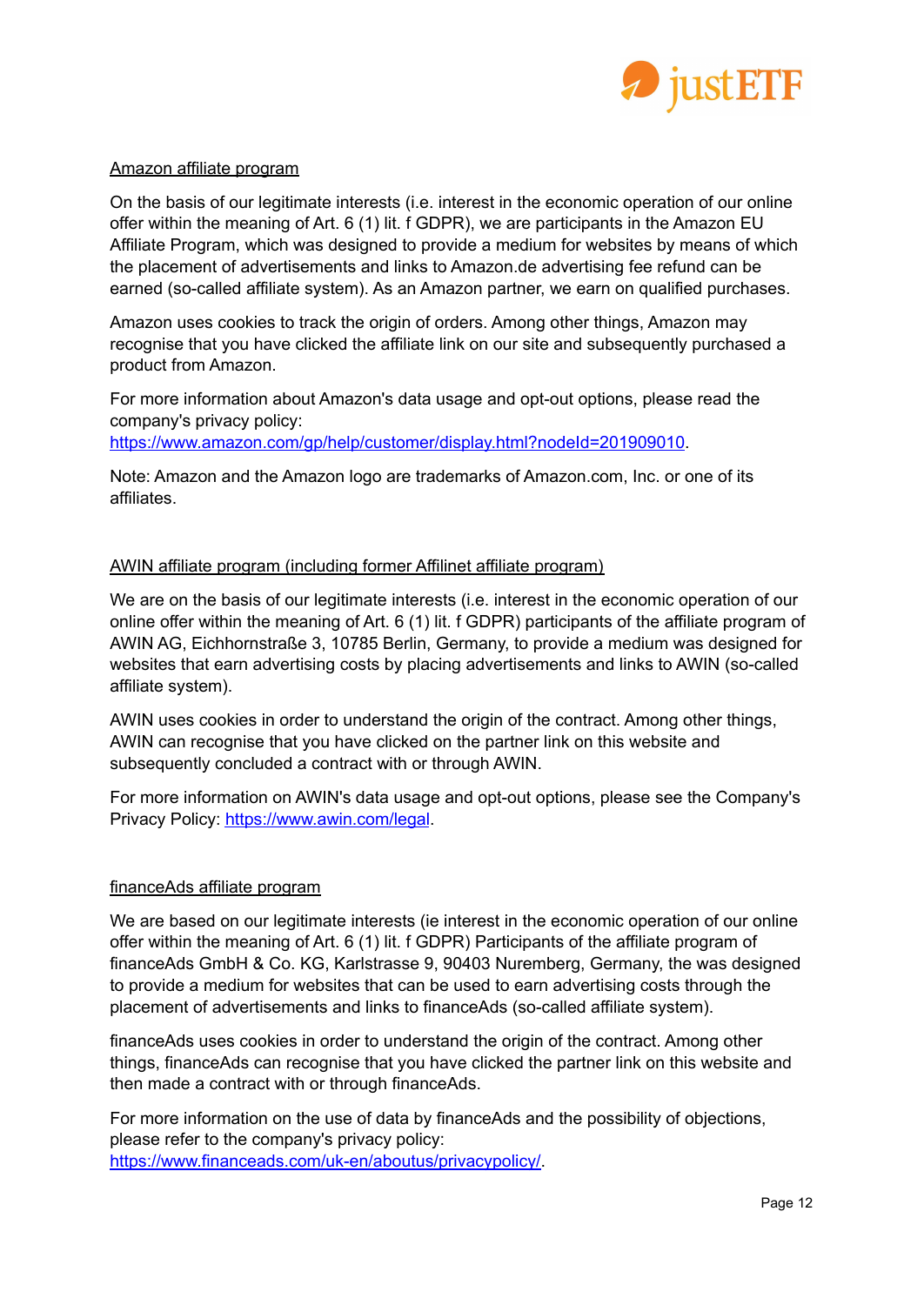

## FinanceQuality affiliate program

In order to evaluate and support online marketing measures, netzeffekt GmbH, Theresienhoehe 28, 80339 Munich collects, processes and stores data about your visit on our behalf. With the use of netzeffekt GmbH technologies, your IP address is transmitted and cookies are set. netzeffekt will use the data generated by these cookies to anonymously evaluate your use of our Internet offers. Your IP address is not saved and there is no data transfer to a country outside of Germany. netzeffekt cannot and will not establish a direct personal reference using the transmitted data.

Here you can get more information and object to the use of cookies: https://l.negty.net/optout.

# **24. Google Analytics**

Based on our legitimate interests (i.e., interest in the analysis, optimisation, and economic operation of our online offer within the meaning of Art. 6 (1) lit. f GDPR), we use Google Analytics, a web analytics service provided by Google LLC ("Google"). Google uses cookies. The information generated by the cookies about the use of the online offer by the users are usually transmitted to a Google server in the USA and stored there.

Google is certified under the Privacy Shield Agreement, which provides a guarantee to comply with European privacy legislation ([https://www.privacyshield.gov/participant?id=a2zt000000001L5AAI&status=Active\)](https://www.privacyshield.gov/participant?id=a2zt000000001L5AAI&status=Active).

Google will use this information on our behalf to evaluate the use of our online offer by users, to compile reports on the activities within this online offer and to provide us with further services related to the use of this online offer and the internet usage. In this case, pseudonymous usage profiles of the users can be created from the processed data.

We only use Google Analytics with activated IP anonymisation. This means that the IP address of the users will be shortened by Google within member states of the European Union or in other contracting states of the Agreement on the European Economic Area. Only in exceptional cases will the full IP address be sent to a Google server in the US and shortened there.

The IP address submitted by the user's browser will not be merged with other data provided by Google. You can prevent the storage of cookies by setting your browser software accordingly; In addition, you may prevent the data collection by Google generated by downloading and installing the browser plug-in available under the following link: <https://tools.google.com/dlpage/gaoptout?hl=de>.

For more information about Google's data usage, settings and withdrawal options, please read Google's privacy policy ([https://policies.google.com/technologies/ads\)](https://policies.google.com/technologies/ads) and Google's ads settings options ([https://adssettings.google.com/authenticated\)](https://adssettings.google.com/authenticated).

The personal data of users will be deleted or anonymised after 14 months.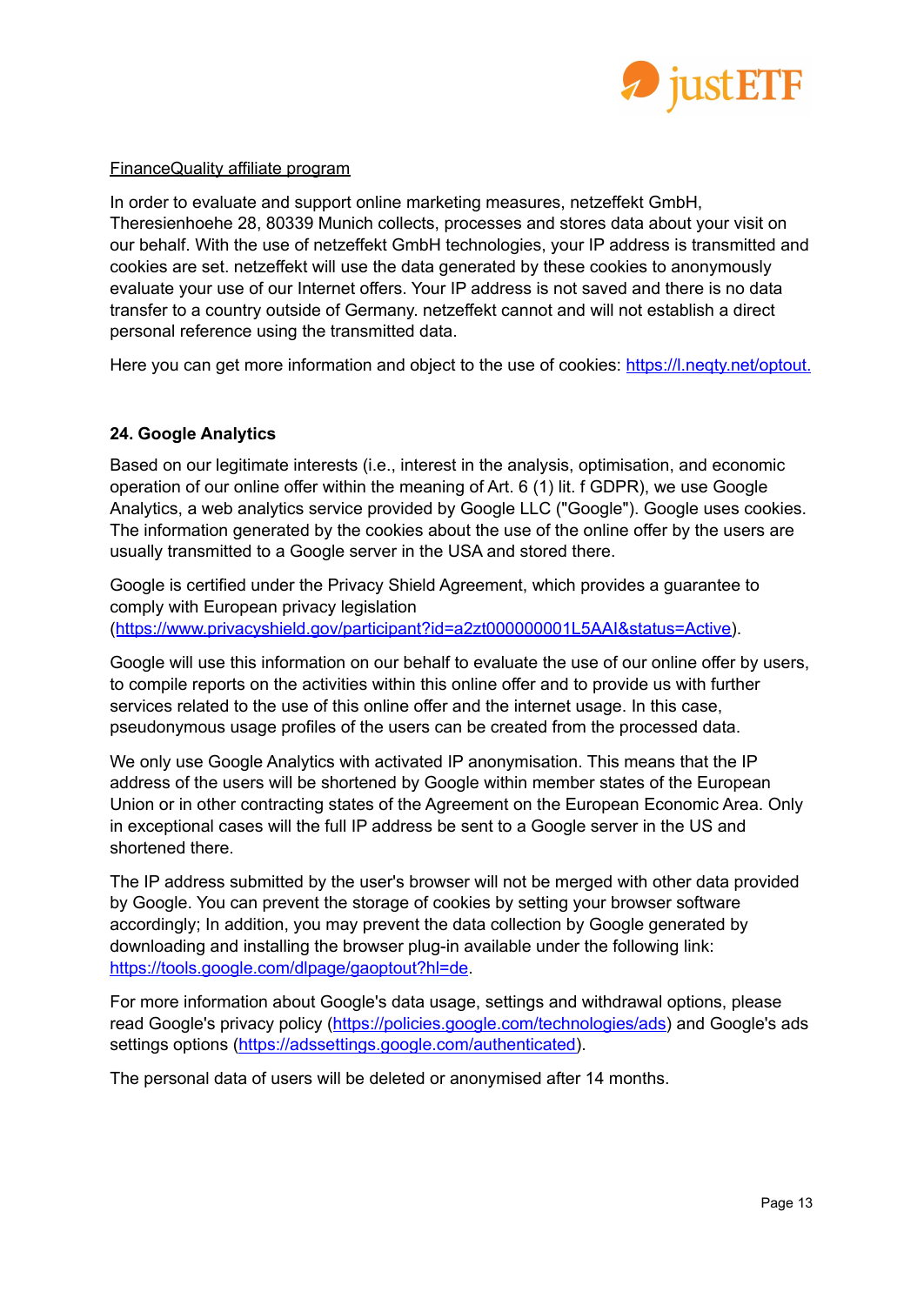

# **25. Google AdWords and conversion tracking**

We use the services of Google LLC, 1600 Amphitheater Parkway, Mountain View, CA 94043, USA, ("Google") on the basis of our legitimate interests (i.e. interest in the analysis, optimisation and economic operation of our online service within the meaning of Art. 6 (1) lit. f DSGVO).

Google is certified under the Privacy Shield Agreement, which provides a guarantee to comply with European privacy legislation ([https://www.privacyshield.gov/participant?id=a2zt000000001L5AAI&status=Active\)](https://www.privacyshield.gov/participant?id=a2zt000000001L5AAI&status=Active).

We use Google's online AdWords marketing tool "AdWords" to place ads on the Google advertising network (e.g., in search results, in videos, on websites, etc.) so that they are displayed to users who have a suspected interest in the ads. This allows us to more specifically display ads for and within our online offering so that we only present ads to users that potentially match their interests. "Remarketing" in this regard is targeted advertising of a product to a user in which he has previously shown an interest on a different website.

For this purpose, Google executes a code to set (re)marketing tags (invisible graphics or code also known as "web beacons" on our website or any other website that belongs to the Google Advertising Network.

With their help, the user is provided with an individual cookie, i.e. a small file is saved (instead of cookies, comparable technologies can also be used). In this file is noted which websites the user visited, in which content he is interested and what offers the user has clicked, as well as technical information about the browser and operating system, referring websites, visit time and other information on the use of the online offering.

Furthermore, we receive an individual "conversion cookie". The information obtained through the cookie is used by Google to generate conversion statistics for us. We only receive the anonymous total number of users who clicked on our ad and were redirected to a conversion tracking tag page. We do not receive any information that personally identifies users.

The data of the users are pseudonym processed within the Google advertising network. That means, Google does not store and process the name or email address of the users but links the cookie data to pseudonymous user profiles. From the perspective of Google, the ads are not managed and displayed to a specifically identified person, but to the cookie owner, regardless of who that cookie owner is. This does not apply if a user has explicitly allowed Google to process the data without this pseudonymisation. The information collected about users is transmitted to Google and stored on Google's servers in the United States.

For more information about Google's data usage, settings and withdrawal options, please read Google's privacy policy ([https://policies.google.com/technologies/ads\)](https://policies.google.com/technologies/ads) and Google's ads settings options ([https://adssettings.google.com/authenticated\)](https://adssettings.google.com/authenticated).

# **26. Google Optimize**

Scope of processing of personal data: We use functionalities of the web analysis and optimisation service Google Optimize from Google LLC, 1600 Amphitheater Parkway, CA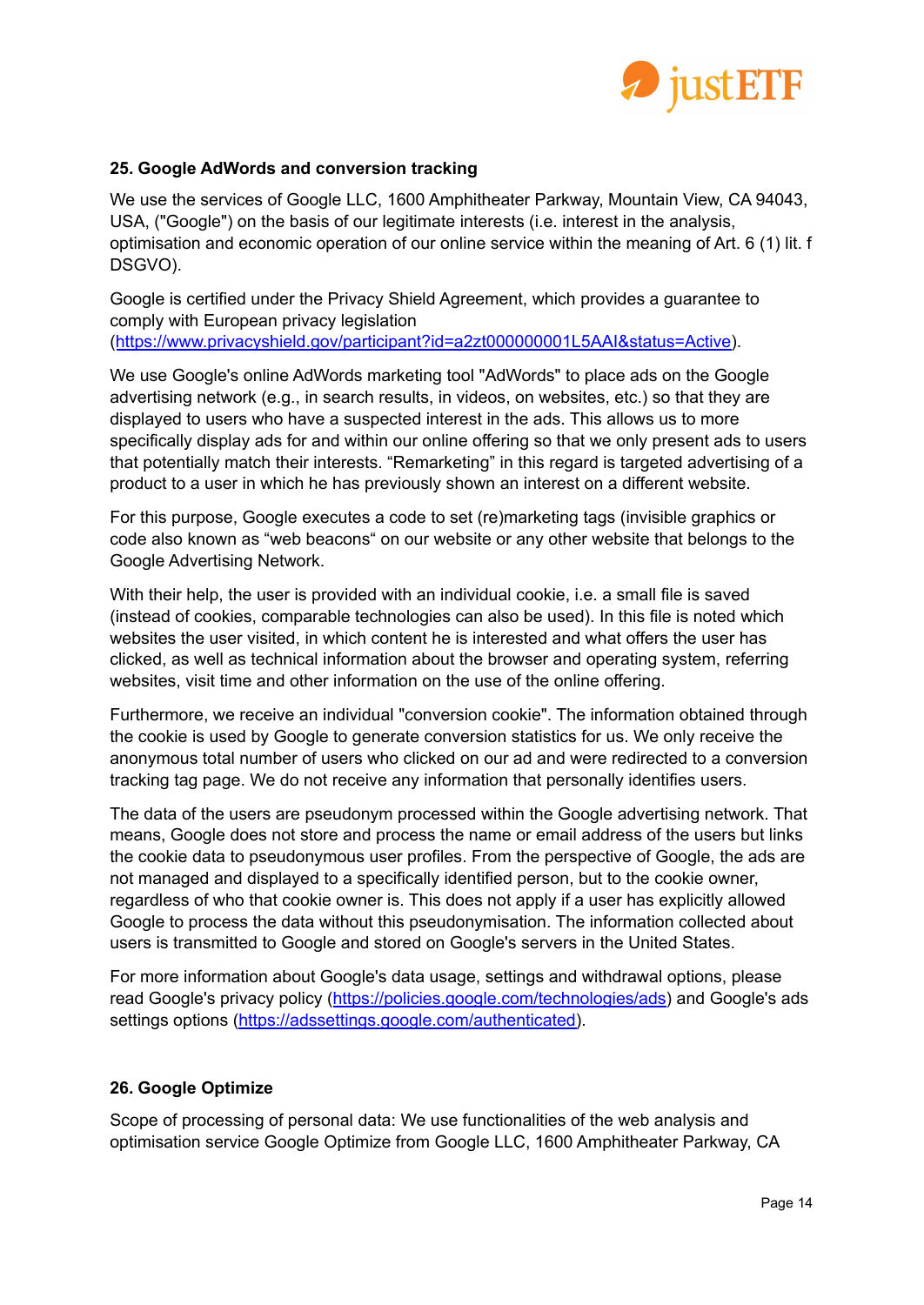

94043, Mountain View, Germany (and their representatives in Union Google LLC, Gordon House, Barrow Street, 4, Dublin , Ireland; hereinafter: Google).

Google Optimize is used to increase the attractiveness, functionality and content of websites by statistically evaluating changes in use.

Cookies from Google are saved on your device. This enables personal data to be saved and evaluated, especially the activity of the user (in particular which pages have been visited and which elements have been clicked on), device and browser information (in particular the IP address and the operating system), data about the advertisements displayed (in particular which advertisements were displayed and whether the user clicked on them) and also data from advertising partners (in particular pseudonymised user IDs). The information generated by the cookie about your use of this online presence is transmitted to a Google server in the USA and stored there. If IP anonymisation is activated on this online presence, your IP address will be shortened beforehand by Google within member states of the European Union or in other contracting states of the Agreement on the European Economic Area. The full IP address is only transferred to a Google server in the USA and abbreviated there in exceptional cases. Google has submitted to the Privacy Shield Agreement between the European Union and the USA and has been certified. As a result, Google is committed to complying with the standards and regulations of European data protection law. You can find more information in the entry linked below:

<https://www.privacyshield.gov/participant?id=a2zt000000001L5AAI&status=Active>

Further information on the processing of data by Google can be found here: <https://policies.google.com/privacy>

**Purpose of data processing**: The use of Google Optimize serves to increase the attractiveness of web content.

**Legal basis for the processing of personal data**: The legal basis for the data processing is Art. 6 Abs.1 S.1 lit. f GDPR. Our legitimate interest lies in the purposes of data processing mentioned above.

**Duration of storage**: Your personal information is stored for as long as it is necessary to fulfil the purposes described in this data protection declaration or as required by law. Advertising data in server logs are anonymised by Google deleting parts of the IP address and cookie information after 9 or 18 months.

**Revocation and elimination options**: You have the right to revoke your data protection declaration of consent at any time. Withdrawing your consent will affect the legality, which will not affect processing based on your consent prior to your withdrawal.

You can prevent the collection and processing of your personal data by Google by preventing the storage of third-party cookies on your computer, using the "Do-not-track" function of a supporting browser, the deactivation of the execution of script code in your browser or a script blocker such as NoScript (<https://noscript.net/>) or Ghostery [\(https://www.ghostery.com\)](https://www.ghostery.com) in your browser.

With the following link you can deactivate the use of your personal data by Google: <https://adssettings.google.com>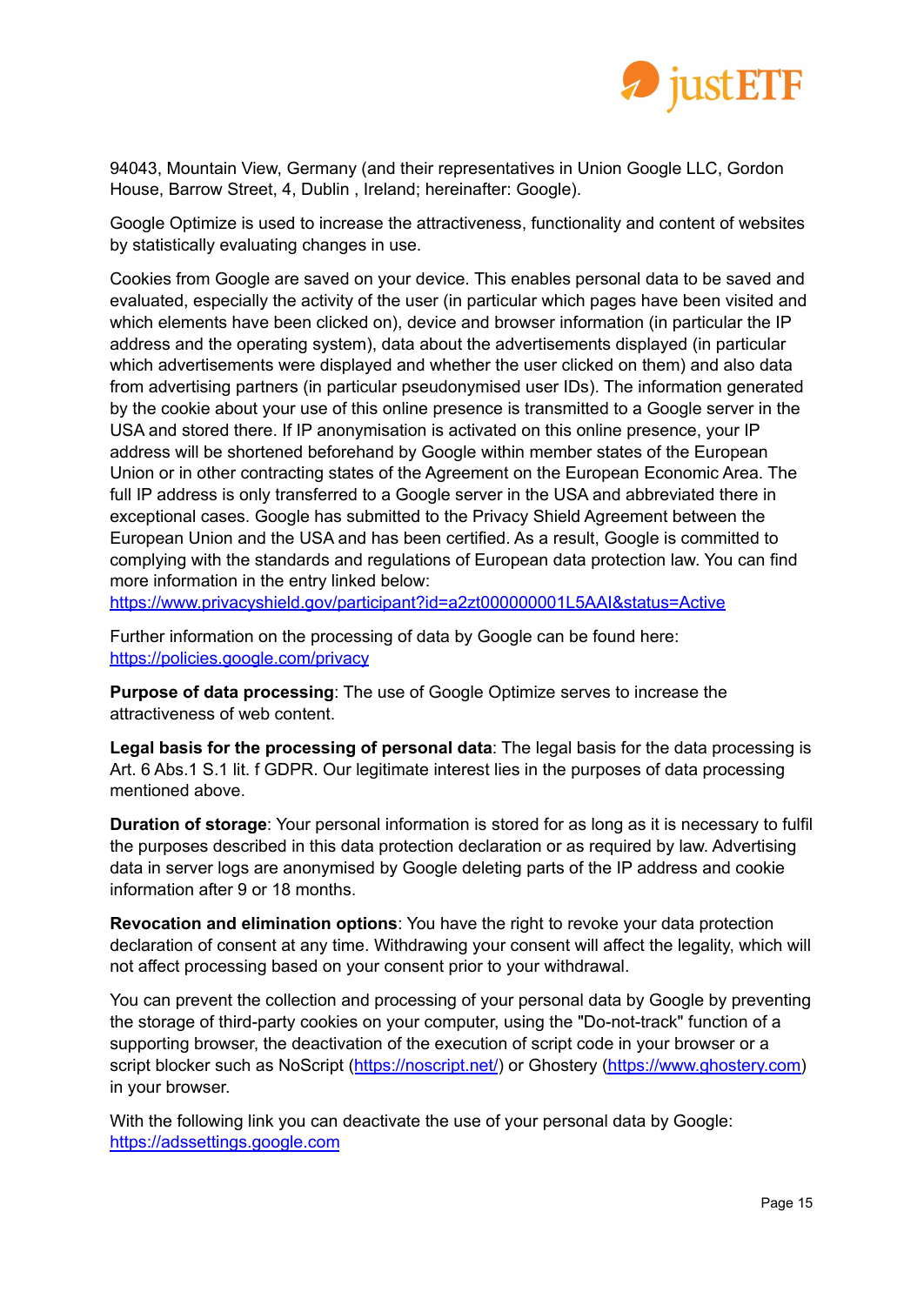

You can find more information about objection and elimination options against Google at: <https://policies.google.com/privacy>

## **27. Online presence in social media**

We maintain an online presence within social networks and platforms in order to communicate with customers, prospects and active users as well as inform them about our services. When calling the respective networks and platforms, the terms and conditions and their data privacy guidelines apply.

Unless otherwise stated in our privacy policy, we process personal data of users that communicate with us within social networks and platforms, e.g. Write posts on our online presence or send us messages.

You can find more information in our privacy notices for our **[Instagram](https://www.justetf.com/en/about/data-privacy-facebook.html) and Facebook** [presences.](https://www.justetf.com/en/about/data-privacy-facebook.html)

## **28. Integration of services and content of third parties**

Based on our legitimate interests (i.e. interest in the analysis, optimisation and economic operation of our online offer within the meaning of Art. 6 (1) lit. f. GDPR), we make use of content or services offered by third-party providers in order to provide their content and services to our users, such as include videos or fonts (collectively referred to as "content").

This always presupposes that the third-party providers of this content perceive the IP address of the users since they could not send the content to their browser without the IP address. The IP address is therefore required for the presentation of this content. We endeavour to use only content whose respective providers use the IP address solely for the delivery of the content. Third parties may also use so-called pixel tags (invisible graphics, also referred to as "web beacons") for statistical or marketing purposes. The "pixel tags" can be used to evaluate information such as visitor traffic on the pages of this website.

The pseudonymous information may also be stored in cookies on the user's device and may include, but is not limited to, technical information about the browser and operating system, referring web pages, visit time, and other information regarding the use of our online offering.

#### YouTube

We embed YouTube videos offered by Google LLC, 1600 Amphitheatre Parkway, Mountain View, CA 94043, USA.

Privacy policy: <https://www.google.com/policies/privacy/> Opt-out: <https://adssettings.google.com/authenticated>

Google Fonts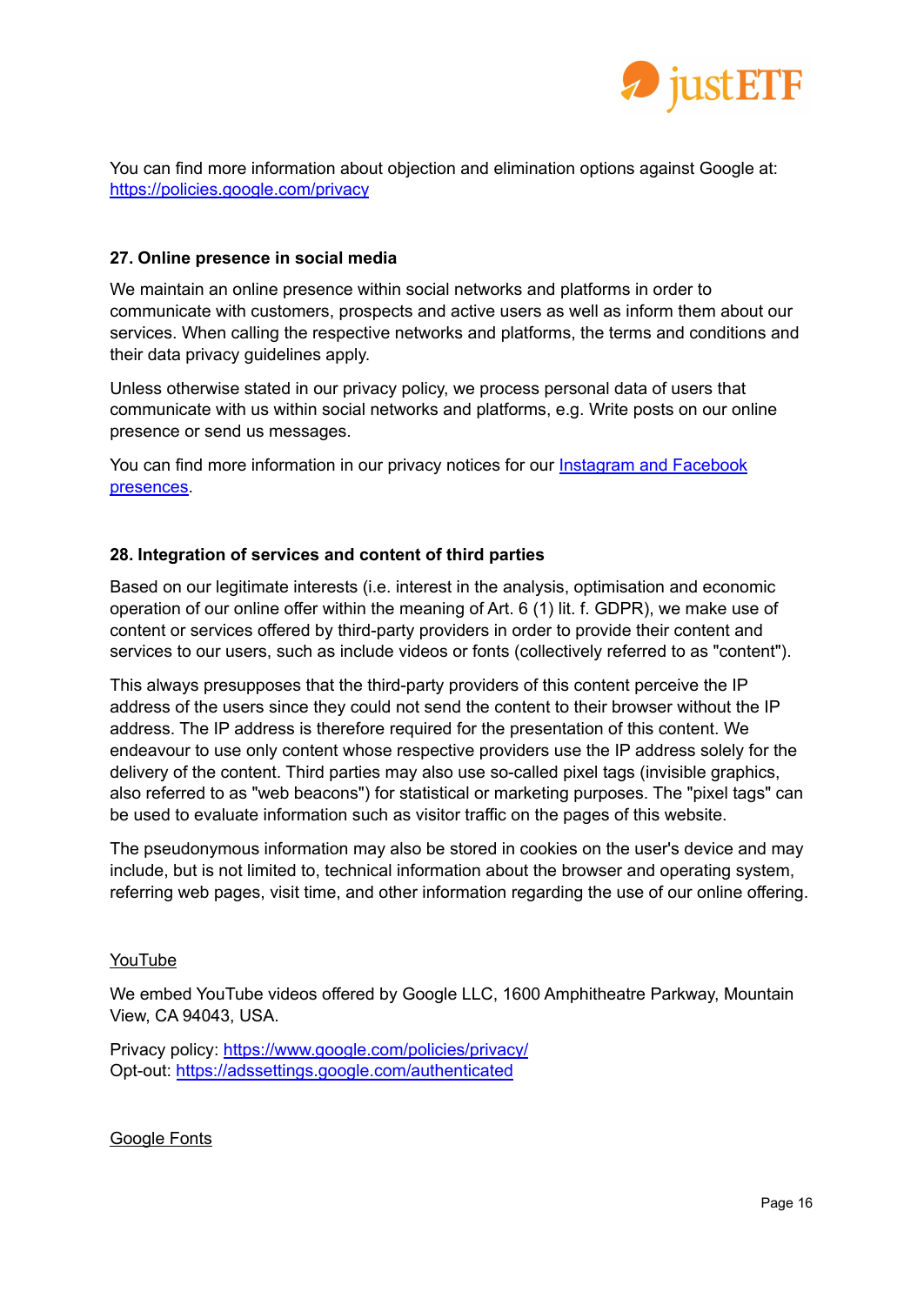

We use "Google Fonts" offered by Google LLC, 1600 Amphitheatre Parkway, Mountain View, CA 94043, USA.

Privacy policy: <https://www.google.com/policies/privacy/> Opt-out: <https://adssettings.google.com/authenticated>

# **Twitter**

Within our online offering, we incorporate features and content of the Twitter service offered by Twitter Inc., 1355 Market Street, Suite 900, San Francisco, CA 94103, USA.

This could be content such as images, videos, or text and buttons that users use to like or comment on content, subscribe to the content creators, or subscribe to our posts. If the users are members of the platform Twitter, Twitter can match activities to the profiles of the users there.

Twitter is certified under the Privacy Shield Agreement, which provides a guarantee to comply with European privacy legislation (<https://www.privacyshield.gov/participant?id=a2zt0000000TORzAAO&status=Active>).

Privacy policy: <https://twitter.com/de/privacy> Opt-out: <https://twitter.com/personalization>

# **CloudFlare**

**Description and scope of the data processing**: We use functions of the content delivery network CloudFlare from CloudFlare Germany GmbH, Rosental 7, 80331 Munich, Germany (hereinafter referred to as CloudFlare) on our website. A content delivery network (CDN) is a network of regionally distributed and internet-connected servers with which content especially large media files such as videos - are delivered. CloudFlare offers web optimisation and security services that we use to improve the loading times of our website and to protect it from improper use. When you visit our website, a connection to the CloudFlare servers is established, for example, to retrieve content. As a result, personal data can be saved and evaluated in server log files, especially the activity of the user (in particular which pages have been visited) and device and browser information (in particular the IP address and the operating system). Data can be transferred to Cloudflare servers in the USA. Cloudflare has submitted to the Privacy Shield Agreement between the European Union and the USA and has been certified. As a result, Cloudflare is committed to complying with the standards and regulations of European data protection law. You can find more information in the following linked entry:

<https://www.privacyshield.gov/participant?id=a2zt0000000GnZKAA0&status=Active>.

Further information on the collection and storage of data by CloudFlare can be found here: [https://www.cloudflare.com/privacypolicy/.](https://www.cloudflare.com/privacypolicy/)

**Purpose of data processing**: The use of the functions of CloudFlare serves to deliver and accelerate online applications and content.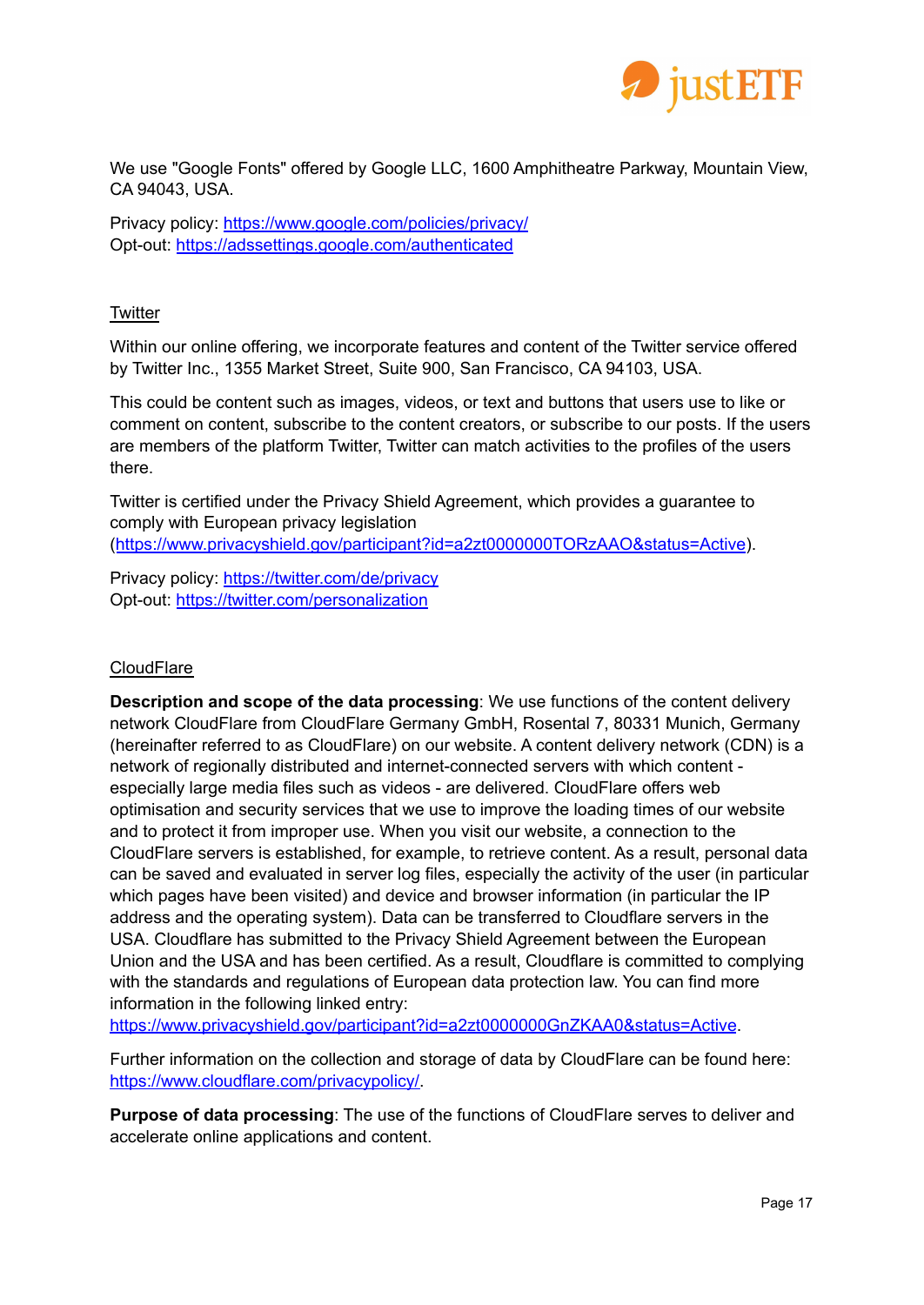

**Legal basis for data processing**: This data is collected on the basis of Art. 6 Para. 1 lit. f GDPR. The website operator has a legitimate interest in the technically error-free presentation and optimisation of the website. The server log files must be recorded for this.

**Duration of storage**: Your personal information will be stored for as long as it's necessary to fulfil the purposes described in this data protection declaration or as required by law.

**Opposition and elimination options**: Information on the objection and elimination options vis-à-vis CloudFlare can be found at: [https://www.cloudflare.com/privacypolicy/.](https://www.cloudflare.com/privacypolicy/)

## **Outbrain**

In some areas of our website, we use the technology of Outbrain UK Ltd, 5 New Bridge Street, London, EC4V 6JAUK. With the help of a so-called widget, users are informed of any further content that may also be of interest to you on our website and on websites of third parties. The content displayed in the Outbrain widget is automatically controlled and delivered by Outbrain in terms of content and technology.

The reading recommendations integrated mostly below an article are determined based on the previous content read by the user. Outbrain uses cookies stored on the user's device or browser to display this interest-based content. Outbrain collects the source of the device, the browser type, as well as the IP address of the user in which the last octet is deleted for anonymization. Outbrain awards a so-called Universally Unique Identifier (UUID), which can identify the user on a device-by-device basis when visiting a website that implements the Outbrain widget. Outbrain creates user profiles in which user interactions (e.g. page views and clicks) of a browser or device are aggregated to derive the preferences of the UUID.

The use of the services of Outbrain serves the purpose of preserving our legitimate interests, which prevail in the context of a weighing up of interests, for the optimal marketing of our website in accordance with Art. 6 (1) sentence 1 lit. f DSGVO.

You can object at any time to the tracking of interest-based referrals by Outbrain; do do so, click on the "opt-out" box under Outbrain's privacy policy, available at <http://www.outbrain.com/legal/privacy>. Here you can also get more information about the privacy of Outbrain UK Ltd. The opt-out only applies to the device you are using and also loses its validity if you delete your cookies.

#### LinkedIn Insight Tag

On our pages, the so-called Insight Tag of the social network LinkedIn is used. This is offered by LinkedIn Corporation, 2029 Stierlin Court, Mountain View, CA 94043, USA ("LinkedIn"). The LinkedIn Insight Tag is a small JavaScript snippet that we have added to our website.

The LinkedIn Insight Tag allows you to collect data about visits to our website, including URL, referrer URL, IP address, device and browser properties, timestamps, and page views. These data are encrypted, anonymized within seven days and the anonymized data is deleted within 90 days. LinkedIn does not share personal data with us, but only provides aggregated reports about the website's audience and display performance. LinkedIn also provides web site visitor retargeting so that we can use this data to display targeted ads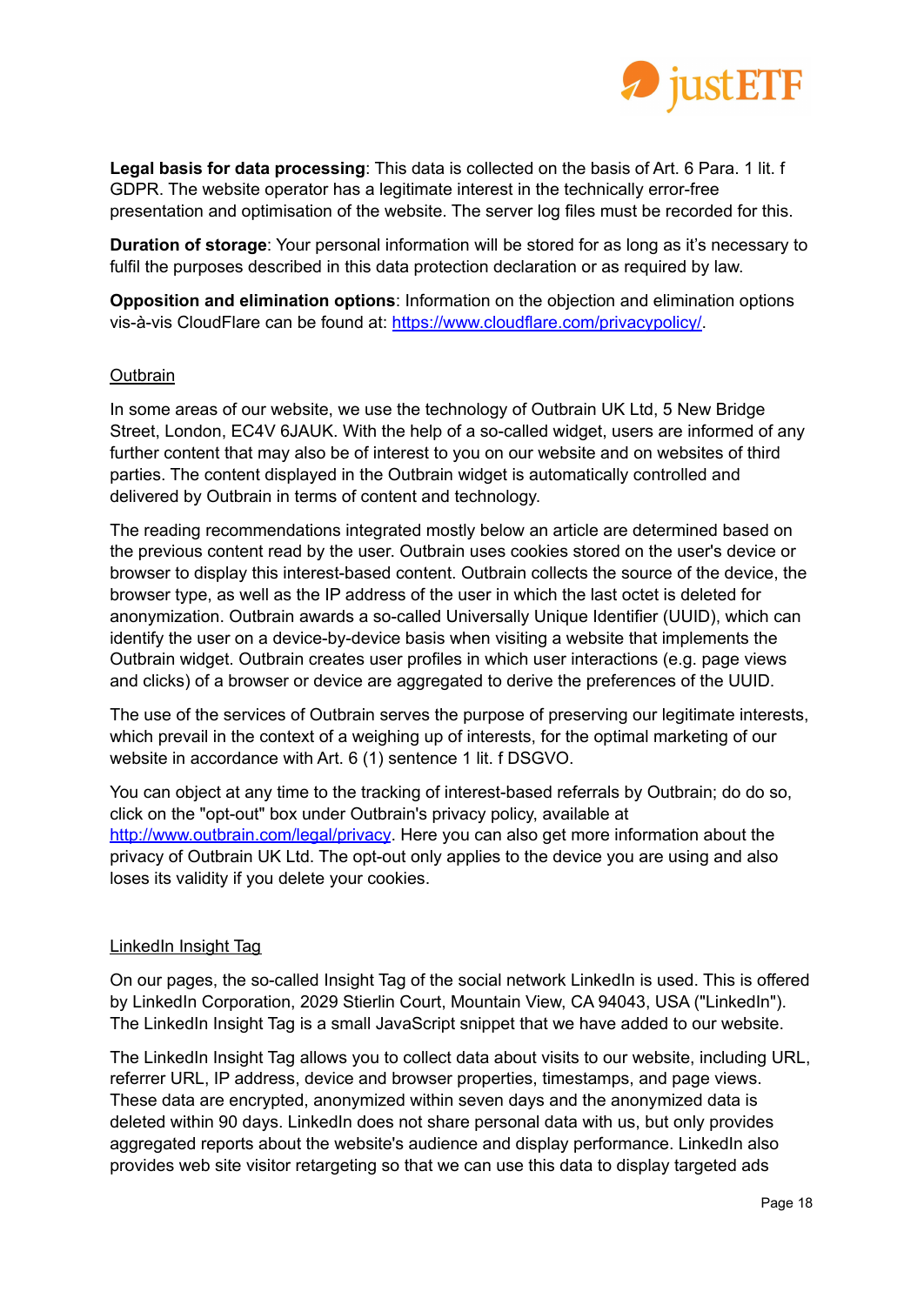

outside our website without identifying the member. LinkedIn members can control the use of their personal data for advertising purposes in their account settings.

#### a) Purpose of data processing

The use of the LinkedIn Insight Tag is for the purpose of providing detailed campaign reports and information about the visitors of our website and thus our advertising and marketing interests. As a LinkedIn marketing solutions client, we use the LinkedIn Insight Tag to track conversions, retarget our website visitors, and gather additional information about the LinkedIn members who are watching our ads.

Details on data collection (purpose, extent, further processing, use) as well as your rights and setting options can be found in LinkedIn's privacy policy. These notes are available from LinkedIn at [https://www.linkedin.com/legal/privacy-policy.](https://www.linkedin.com/legal/privacy-policy)

## b) Legal basis of data processing

The legal basis for the processing of personal data is Article 6 (1) (f) DSGVO, which is a legitimate interest on our part. Our legitimate interest lies in the above-mentioned purposes.

#### c) Duration of storage

The data will be encrypted, anonymized within seven days and the anonymized data will be deleted within 90 days.

However, as a user, you can also decide at any time on the execution of the Java Script code required for the tool via your browser settings. By changing the settings in your Internet browser, you can disable or restrict the execution of Java Script and prevent it from being saved. Note: Disabling the execution of Java Script may make it impossible to fully use all features of the website.

#### d) Objection and removal option / opt-out

If you are a LinkedIn member and do not want LinkedIn to collect information about you from our website and associate it with your membership information stored on LinkedIn, you must log out of LinkedIn before visiting our website.

You can prevent the execution of the Java Script code required by the tool by setting your browser software accordingly.

To prevent the execution of Java Script code altogether, you can also use a Java Script Blocker, such as the browser plugin NoScript (for example, [www.noscript.net](http://www.noscript.net) or [www.ghostery.com](http://www.ghostery.com)).

#### Facebook Pixels, Facebook Custom Audiences and Facebook Conversion

Within our online offer the so-called "Facebook Pixel" of the social network Facebook, which is operated by Facebook Inc., 1 Hacker Way, Menlo Park, CA 94025, USA, or if you are located in the EU, Facebook Ireland Ltd., 4 Grand Canal Square, Grand Canal Harbor, Dublin 2, Ireland ("Facebook") is usec.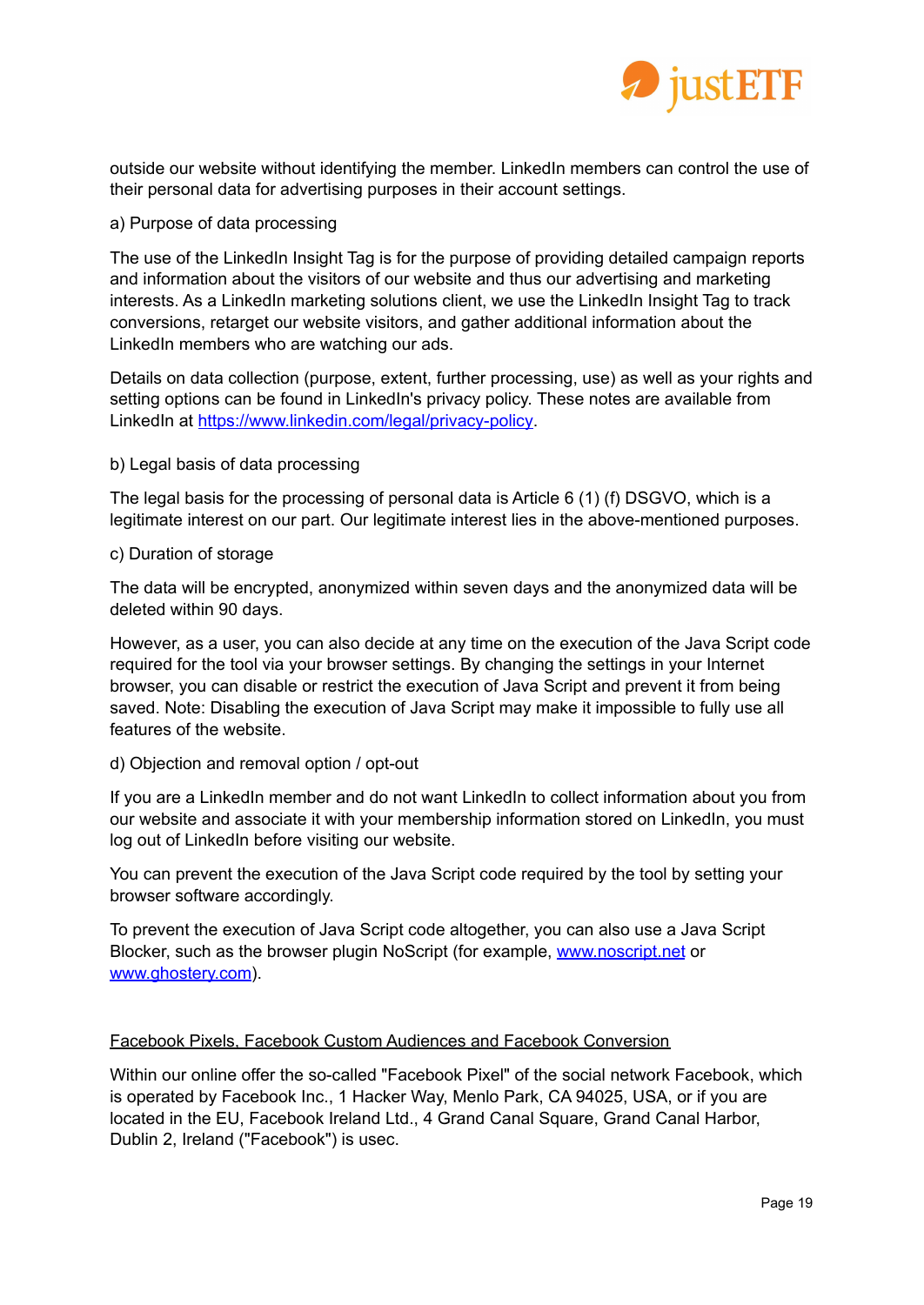

With the help of the Facebook pixel, Facebook is able to designate you as a visitor to our online offer as a target group for the presentation of advertisements (so-called "Facebook ads"). Accordingly, we use the Facebook Pixel to display the Facebook ads only to those Facebook users who have also shown an interest in our online offering or certain features (e.g. interests in certain topics or products that have been visited by them), which we transmit to Facebook (so-called "Custom Audiences"). With the help of the Facebook pixel, we also want to make sure that our Facebook ads are in line with the potential interest of users and are not annoying. With the help of the Facebook pixel, we can also understand the effectiveness of the Facebook ads for statistical and market research purposes, in which we see whether users were redirected to our website after clicking on a Facebook ad (so-called "conversion").

**Privacy Policy of Facebook**: The processing of the data by Facebook is within the scope of the data usage policy of Facebook. Accordingly, general notes on the presentation of Facebook ads, in the data usage policy of Facebook (<https://www.facebook.com/policy.php>). Special information and details about the Facebook pixel and how it works can be found in the Help section of Facebook ([https://www.facebook.com/business/help/651294705016616\)](https://www.facebook.com/business/help/651294705016616).

**EU-US-Privacy Shield**: Facebook is certified under the Privacy Shield Agreement, providing a guarantee to comply with European privacy legislation ([https://www.privacyshield.gov/participant?id=a2zt0000000GnywAAC&status=Active](https://www.privacyshield.gov/participant?id=a2zt0000000GnywAAC&status=Active))).

**Purpose**: The use of Facebook Pixel as well as the storage of "conversion cookies" is based on Art. 6 para. 1 lit. f DSGVO. We have a legitimate interest in analyzing user behavior in order to optimize both our web site and our advertising.

**Data processing contract:** For the processing of the data in which Facebook acts as a data processor, we have a data processing contract with Facebook, in which we commit Facebook to protect the data of our customers and not to pass them on to third parties.

**Objections**: While we have legitimate interests in using the Facebook Pixel and storing "conversion cookies", we offer opt-out options. You may object to the capture by the Facebook Pixel and use of your data to display Facebook ads. To set which types of ads you see within Facebook, you can go to the page set up by Facebook and follow the instructions for the usage-based advertising settings

(https://www.facebook.com/ads/preferences/?entry\_product=ad\_settings\_screen# = ). The settings are platform independent which means that they are adopted for all devices, such as desktop computers or mobile devices. You may also object to the use of cookies for measuring audience activity and promotional purposes, via the opt-out page of the Network Advertising Initiative [\(http://optout.networkadvertising.org/?c=1](http://optout.networkadvertising.org/?c=1)), and additionally to the US website aboutads.info (<http://optout.aboutads.info/?c=2&lang=EN>) or the European website youronlinechoices.com [\(http://www.youronlinechoices.com/uk/your-ad-choices\)](http://www.youronlinechoices.com/uk/your-ad-choices).

# **29. Share content via social media buttons**

We do not use plugins from social networks on our website such as Instagram, Facebook, Twitter, WhatsApp, LinkedIn and Xing. Our content sharing buttons are implemented via so-called deep links, which only pass on data to the respective network operators when you use them.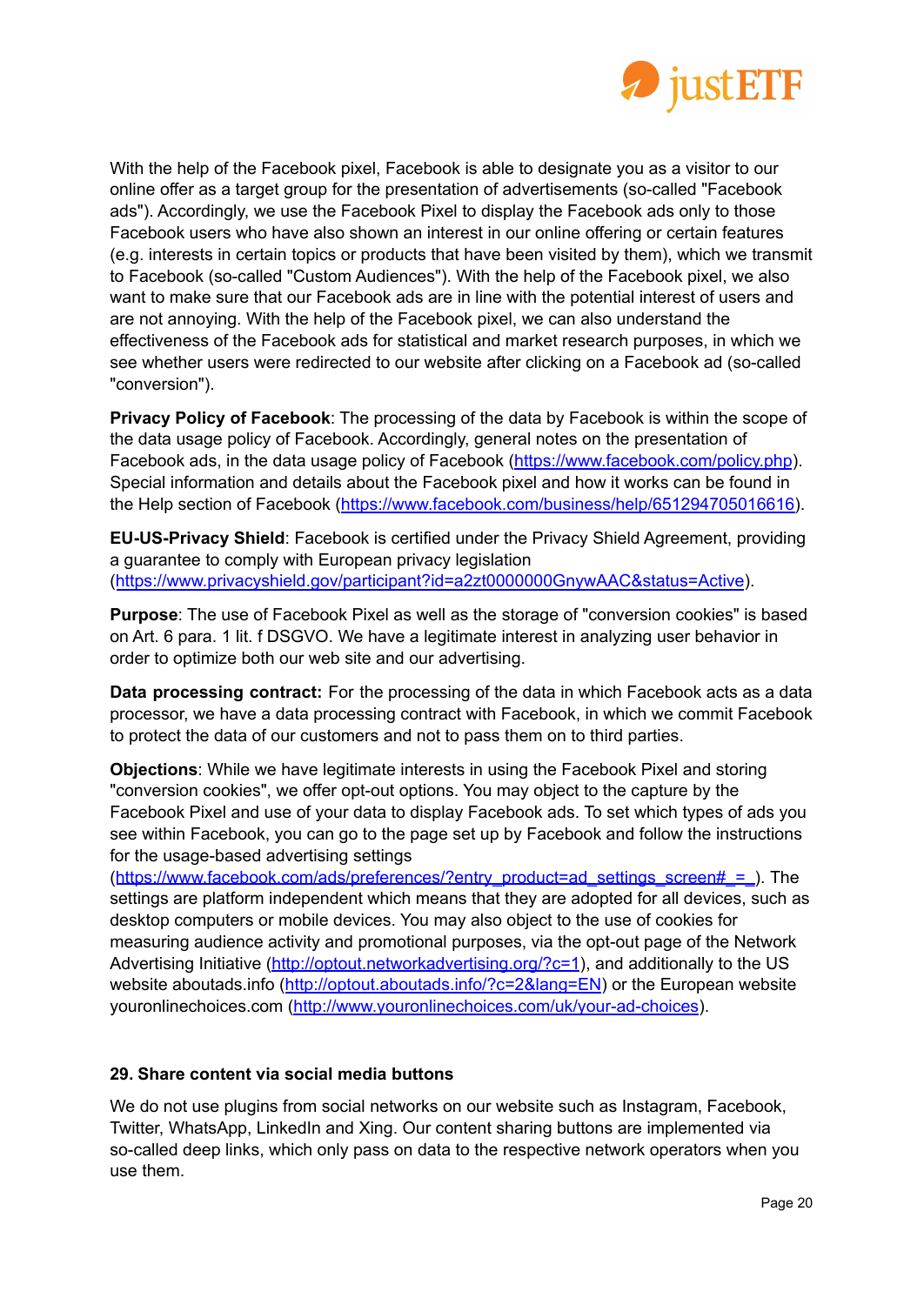

Only when you click on such a button, various data are transmitted to the respective social network. This may include: the date and time of the visit to the site, the URL of the site on which the visitor is located, the URL of the site the visitor previously visited, the browser used, the operating system used and the IP address of the visitor.

If you are logged in parallel to the respective social network (Instagram, Facebook, Twitter, WhatsApp, LinkedIn or Xing) while visiting our page, it is not excluded that the provider assigns the visit to your network account. If you click on a social media button (for example, clicking the "Like" button, submit a comment), this information is also transmitted directly from your browser to the respective social network and stored there if necessary. The purpose and scope of the data collection and the further processing and use of the data by the networks can be found in the privacy policies of Instagram, Facebook, Twitter, WhatsApp, LinkedIn and Xing.

# **30. Podcasts, Events and Online Seminars**

## Podigee

We use the Podigee podcast hosting service from the provider Podigee GmbH, Schlesische Straße 20, 10997 Berlin, Germany. The podcasts are loaded by Podigee or transmitted via Podigee.

The usage is based on our legitimate interests, i.e. interest in safe and efficient delivery, analysis and optimization of our podcast offer in accordance with Art. 6 para. 1 lit. f. GDPR.

Podigee processes IP addresses and device information to enable podcast downloads/playbacks and statistical data in order to determine e.g. the number of visits. These data are anonymised or pseudonymised by Podigee before they are stored in the database unless they are required for the delivery of the podcasts.

Further information and options to object can be found in Podigee's data protection declaration: [https://www.podigee.com/de/about/privacy/.](https://www.podigee.com/de/about/privacy/)

#### **Eventbrite**

On our website, we offer the opportunity to register for certain justETF events. For this we use the technical solution Eventbrite, which is operated by Eventbrite, Inc., 155 5th Street, Floor 7, San Francisco, CA 94103, USA.

Eventbrite has representation for the purposes of European data protection legislation. This is Eventbrite NL BV, based in Silodam 402, 1013AW, Amsterdam, The Netherlands.

When you sign up for an event, you will be redirected to the Eventbrite website.

Eventbrite collects personal data if you voluntarily provide such information when registering for one of our events. Eventbrite then transmits this data to us as the organizer. To register for Eventbrite for an event, you must submit the following information to Eventbrite: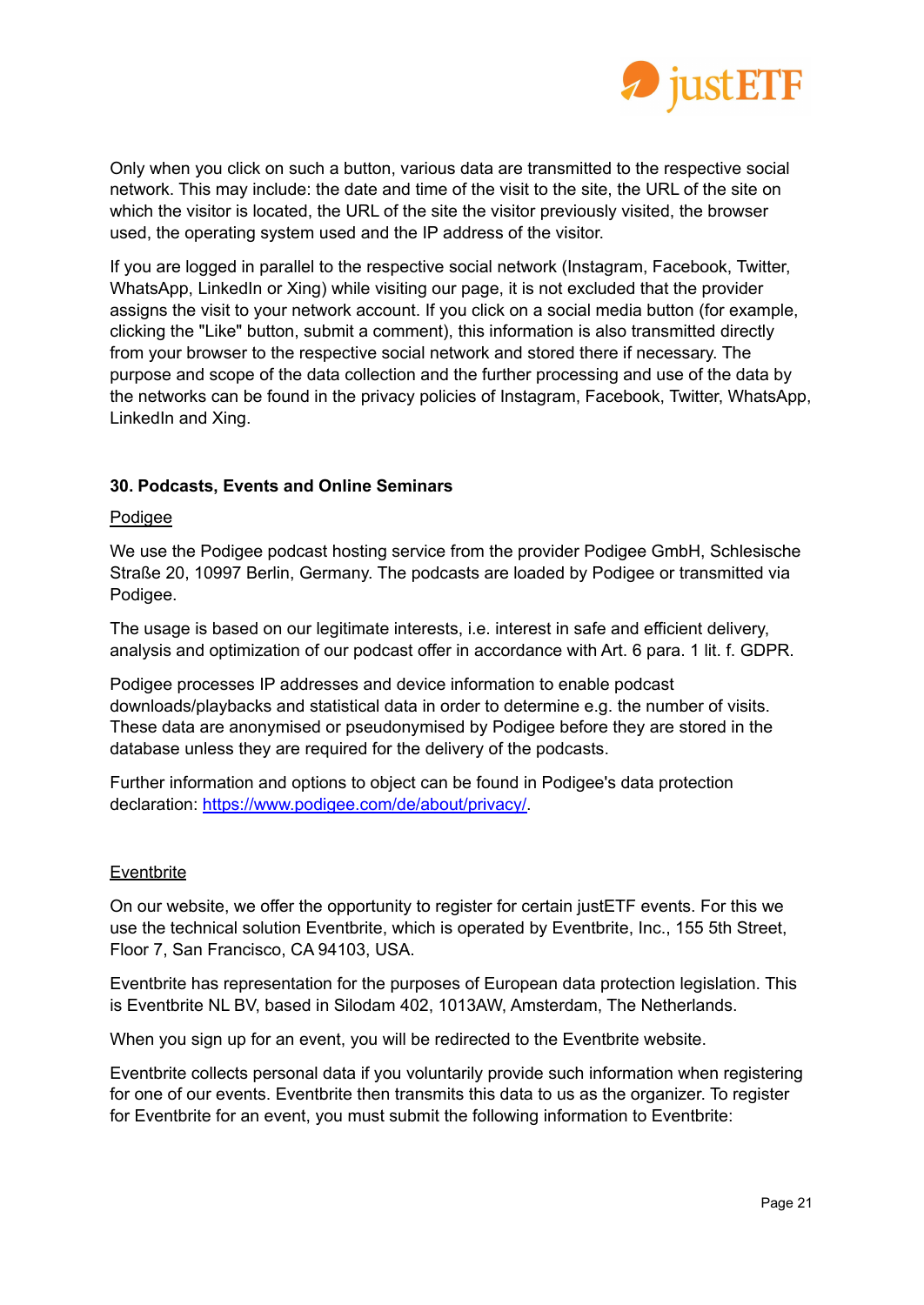

- Name, first Name
- E-mail address

Eventbrite participates in the EU-US Privacy Shield Framework Program of the US Department of Commerce and the European Commission for the collection, use and retention of personal data from the Member States of the European Economic Area.

Learn here what information Eventbrite collects, processes and uses in the EU US Privacy Shield Framework and for what purposes:

[https://www.eventbrite.co.uk/support/articles/en\\_US/Troubleshooting/eu-us-privacy-shield-not](https://www.eventbrite.co.uk/support/articles/en_US/Troubleshooting/eu-us-privacy-shield-notice?lg=en_GB) [ice?lg=en\\_GB](https://www.eventbrite.co.uk/support/articles/en_US/Troubleshooting/eu-us-privacy-shield-notice?lg=en_GB).

Furthermore, you will find information regarding the adherence to European data protection regulations by Eventbrite via the following link:

[https://www.eventbrite.co.uk/support/articles/en\\_US/Troubleshooting/data-processing-adden](https://www.eventbrite.co.uk/support/articles/en_US/Troubleshooting/data-processing-addendum-for-organizers?lg=en_GB) [dum-for-organizers?lg=en\\_GB](https://www.eventbrite.co.uk/support/articles/en_US/Troubleshooting/data-processing-addendum-for-organizers?lg=en_GB)

For more information on how Eventbrite uses personal data, please refer to the Eventbrite Privacy Policy:

[https://www.eventbrite.co.uk/support/articles/en\\_US/Troubleshooting/eventbrite-privacy-polic](https://www.eventbrite.co.uk/support/articles/en_US/Troubleshooting/eventbrite-privacy-policy?lg=en_GB) [y?lg=en\\_GB](https://www.eventbrite.co.uk/support/articles/en_US/Troubleshooting/eventbrite-privacy-policy?lg=en_GB)

As an organizer Eventbrite gives us access to the above-mentioned data of the participants of the booked event. We use the data for the purpose of preparation and follow-up of the booked events. In addition, registered participants will receive information about the booked event and our contact details by e-mail before and after the booked event.

The processing of the data is based on Art. 6 para. 1 lit. b DSGVO (processing to fulfil a contract).

Users may receive information via e-mail after the event and may be contacted by us for the purposes of referring to similar events in the future. These processing operations are in accordance with Art. 6 para. 1 lit. b) GDPR justified. You have the possibility at any time to refuse the use of this data for advertising purposes for the future by revoking your request via the access data on the platform [www.eventbrite.de](http://www.eventbrite.de) over which you have booked.

# ClickMeeting

All online seminars are processed via the service provider ClickMeeting Sp z o.o., Gdańsk, Poland ("ClickMeeting"), to which we provided information which you provided to us in the course of the online seminar registration in accordance with Art. 6 Para. 1 lit. b GDPR in conjunction with Art. 28 GDPR (conclusion of an order processing contract).

We use the data for the purpose of preparing and following up the booked online seminar. In addition, registered participants will receive information about the booked online seminar and our contact details by email before and after the booked event. The processed data includes the name and e-mail address as well as the recording of visits, information about your website usage, the performance of the service, the functionalities used, the websites visited, links and content that you have clicked on, the settings selected during the Use of problems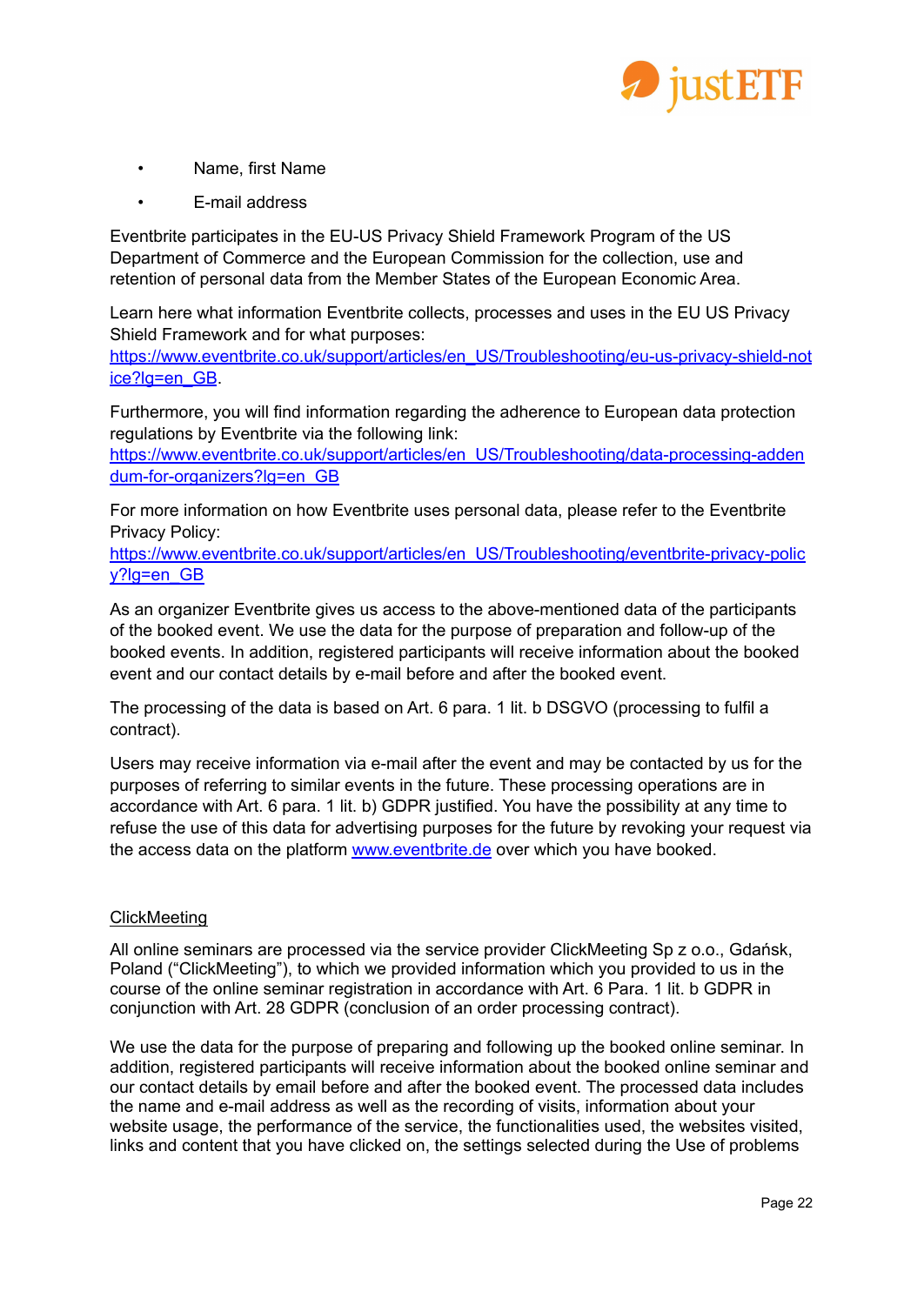

encountered, IP address, referring domain, proxy server, operating system and web browser used, device ID and location data.

After the online seminar, users can receive information by e-mail and can be contacted by us for the purpose of pointing out similar webinars in the future. This processing is justified according to Art. 6 Para. 1 lit. b) GDPR. You have the option at any time to object to the use of this data for future advertising purposes by using the access data on the platform <https://clickmeeting.com/>. You can also cancel the booking.

Further information on handling user data can be found in the ClickMeeting data protection declaration at [https://clickmeeting.com/legal.](https://clickmeeting.com/legal)

We have a data processing contract with ClickMeeting in place, in which we oblige ClickMeeting to protect our customers' data and not to pass them on to third parties.

## **31. Privacy policy in the application process**

We process the applicant data only for the purpose and in the context of the application process in accordance with the legal requirements. The processing of the applicant data takes place in order to fulfil our (pre)contractual obligations in the context of the application process within the meaning of Art. 6 (1) lit. b. GDPR Art. 6 (1) lit. f GDPR applies if the data processing e.g. is required for us in the context of legal proceedings (in Germany, Art. 26 BDSG applies additionally).

The application process requires applicants to provide us with the applicant data. The necessary applicant data are derived from the job descriptions and basically include the personal details, postal and contact addresses and the documents that belong to the application, such as cover letter, CV and certificates. In addition, applicants can voluntarily provide us with additional information.

By submitting the application to us, the applicants agree to the processing of their data for the purposes of the application process in accordance with nature and scope set forth in this privacy policy.

Insofar as special categories of personal data within the meaning of Art. 9 (1) GDPR are voluntarily communicated within the framework of the application procedure, their processing is additionally carried out in accordance with Art. 9 (2) lit. b GDPR (e.g., health information such as disability or ethnic origin). Insofar as special categories of personal data within the meaning of Art. 9 (1) GDPR are requested from applicants in the context of the application procedure, their processing is additionally carried out in accordance with Art. 9 (2) lit. a GDPR (for example health data, if necessary for the profession).

Applicants can send us their applications via email or by post. However, please note that emails are generally not sent in encrypted form and that applicants themselves must provide encryption. Therefore, we cannot take any responsibility for the transmission of the application between the sender and the reception on our server and therefore recommend to use the postal shipping.

The data provided by the applicants may be further processed by us in the event of a successful application for employment purposes. Otherwise, if the application for a job offer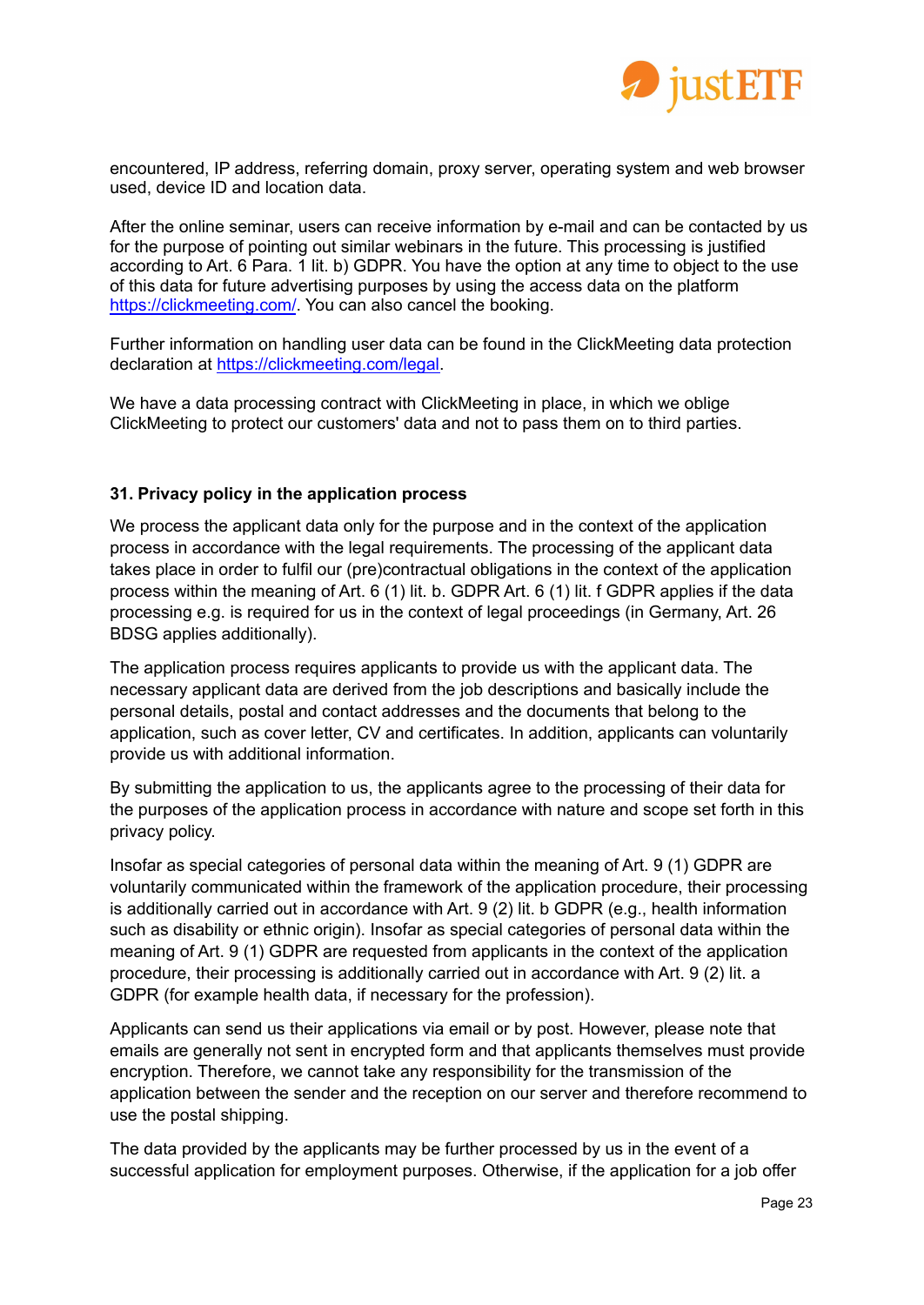

is not successful, the applicants' data will be deleted. Applicants' data will also be deleted if an application is withdrawn, which the applicants are entitled to at any time.

The deletion is subject to a legitimate revocation of the candidate, after the expiration of a period of six months, so that we can answer any follow-up questions to the application and meet our obligations under the Equal Treatment Act. Invoices for any reimbursement of travel expenses are archived in accordance with the tax regulations.

In the case of a legitimate revocation, the deletion takes place after the expiration of a period of six months, so that we can answer any follow-up questions to the application and fulfil our proof obligations under the Equal Treatment Act. Invoices for any reimbursement of travel expenses are archived in accordance with the tax regulations.

## **32. Disclosure of data**

Basically, a transfer of your personal data without your express prior consent only takes place in the following cases:

● If it serves investigations of illegal use of the platform or is required to pursue legal claims, personal data may be shared with law enforcement agencies and third-party victims. Such transfer of data will be made only where there is specific evidence for illegal or abusive conduct. Data may further be shared where it serves the enforcement of terms of use or other contractual agreements. justETF is furthermore legally obliged to disclose certain information to certain public entities upon request. Such entities include law enforcement agencies that investigate administrative offences subject to fines and tax authorities.

The disclosure of this data is based on our legitimate interest in the fight against abuse, the prosecution of criminal offences and the protection, assertion and enforcement of claims and that your rights and interests in the protection of your personal data do not predominate, Art. 6 (1) lit. f GDPR.

- We rely on contracted external companies and external service providers ("contract processors") to provide our services. In such cases, personal data will be shared with these processors to allow them to be further processed. These processors are carefully selected and regularly reviewed by us to ensure your privacy is maintained. The processors may only use the data for the purposes specified by us and, in addition, contractually oblige us to treat your data exclusively in accordance with this privacy policy and German data protection laws.
- As our business evolves, the structure of justETF GmbH may change, for instance by a change in legal form or creation, acquisition or sale of subsidiaries, branches or parts of a company. In the course of such transactions, customer data will be transferred together with the relevant part of the company being transferred. In each case of a transfer of personal data to third parties to the extent described above, justETF will ensure that such transfer is made in accordance with this privacy policy and applicable data protection law.

Any disclosure of personal data is justified by the fact that we have a legitimate interest in adapting our corporate form as required by economic and legal circumstances and do not outweigh your rights and interests in the protection of your personal data, Art. 6 (1) lit. f GDPR.